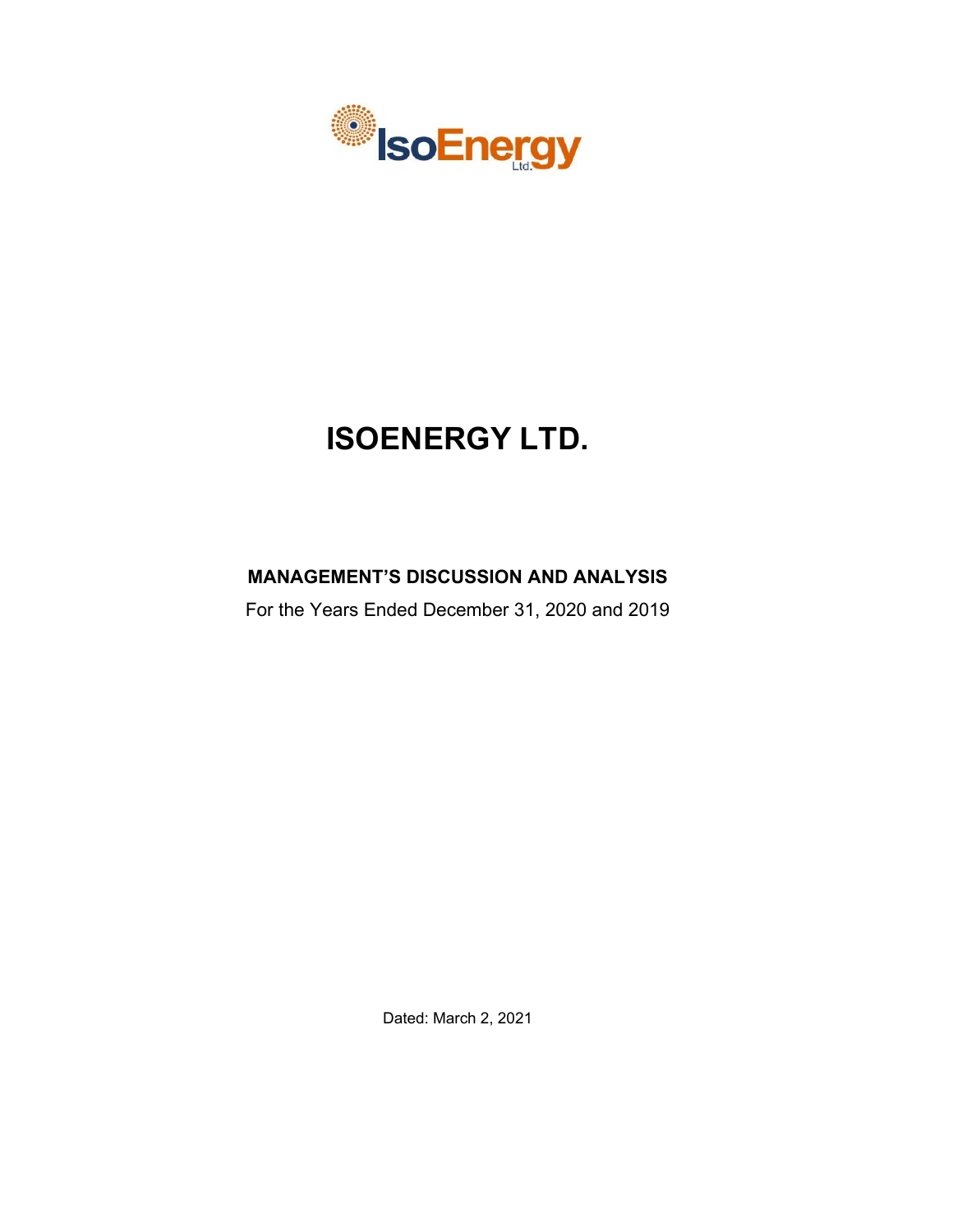# **GENERAL**

This management's discussion and analysis ("**MD&A**") is management's interpretation of the results and financial condition of IsoEnergy Ltd. ("**IsoEnergy**" or the "**Company**") for the year ended December 31, 2020 and includes events up to the date of this MD&A. This discussion should be read in conjunction with the financial statements for the years ended December 31, 2020 and 2019 and the notes thereto (together, the "**Annual Financial Statements**") and other corporate filings, which are available under the Company's profile on SEDAR at www.sedar.com. All dollar figures stated herein are expressed in Canadian dollars, unless otherwise specified. This MD&A contains forward-looking information. Please see "Note Regarding Forward-Looking Information" for a discussion of the risks, uncertainties and assumptions used to develop the Company's forward-looking information.

# **Technical Disclosure**

All scientific and technical information in this MD&A has been reviewed and approved by Mr. Steve Blower, P.Geo., Vice President – Exploration for IsoEnergy. Mr. Blower is a qualified person for the purposes of National Instrument 43-101 *Standards of Disclosure for Mineral Projects ("***NI 43-101***")*. Mr. Blower has verified the sampling, analytical, and test data underlying the information or opinions contained herein by reviewing original data certificates or reviewing the data collection protocols.

For additional information regarding the Company's Radio, Thorburn Lake and Larocque East projects, including its quality assurance and quality control procedures, please see the technical reports entitled "Technical Report for the Radio Project, Northern Saskatchewan" dated effective August 19, 2016,"Technical Report for the Thorburn Lake Project, Northern Saskatchewan" dated effective September 26, 2016, and "Technical Report for the Larocque East Project, Northern Saskatchewan" dated effective May 15, 2019, respectively, in each case, on the Company's profile at [www.sedar.com.](http://www.sedar.com/)

The historical mineral resource estimate at the Mountain Lake project referred to below, was reported in the technical report entitled "Mountain Lake Property, Nunavut" and dated February 15, 2005. This resource is a historical estimate and a qualified person has not done sufficient work to classify the historical estimate as a current mineral resource estimate. As a result, the historical estimate is not being treated as a current mineral resource. However, the Company believes that the historical estimate is relevant and reliable, as it was prepared by a "qualified person" (as defined in NI 43-101) with significant experience with the project, using methods that were standard in the industry.

The historical estimate was prepared with the polygonal method using only intervals greater than 0.1%  $U_3O_8$  with a vertical thickness of at least 1.0 metre. Polygon sides were determined by drawing lines perpendicular to, and one half the distance to each adjacent drill hole. Estimated uranium was then obtained by multiplying the polygon areas by their thickness, a specific gravity of 2.5, and the grade of the drill hole interval. The mineral resource was classified as inferred.

In order to upgrade or verify the historical estimate as a current mineral resource estimate, the Company anticipates that it will need to incorporate the drilling data collected by Triex Minerals Corp. and Pitchstone Exploration Ltd. between 2006 and 2008. There are no more recent estimates available to the Company.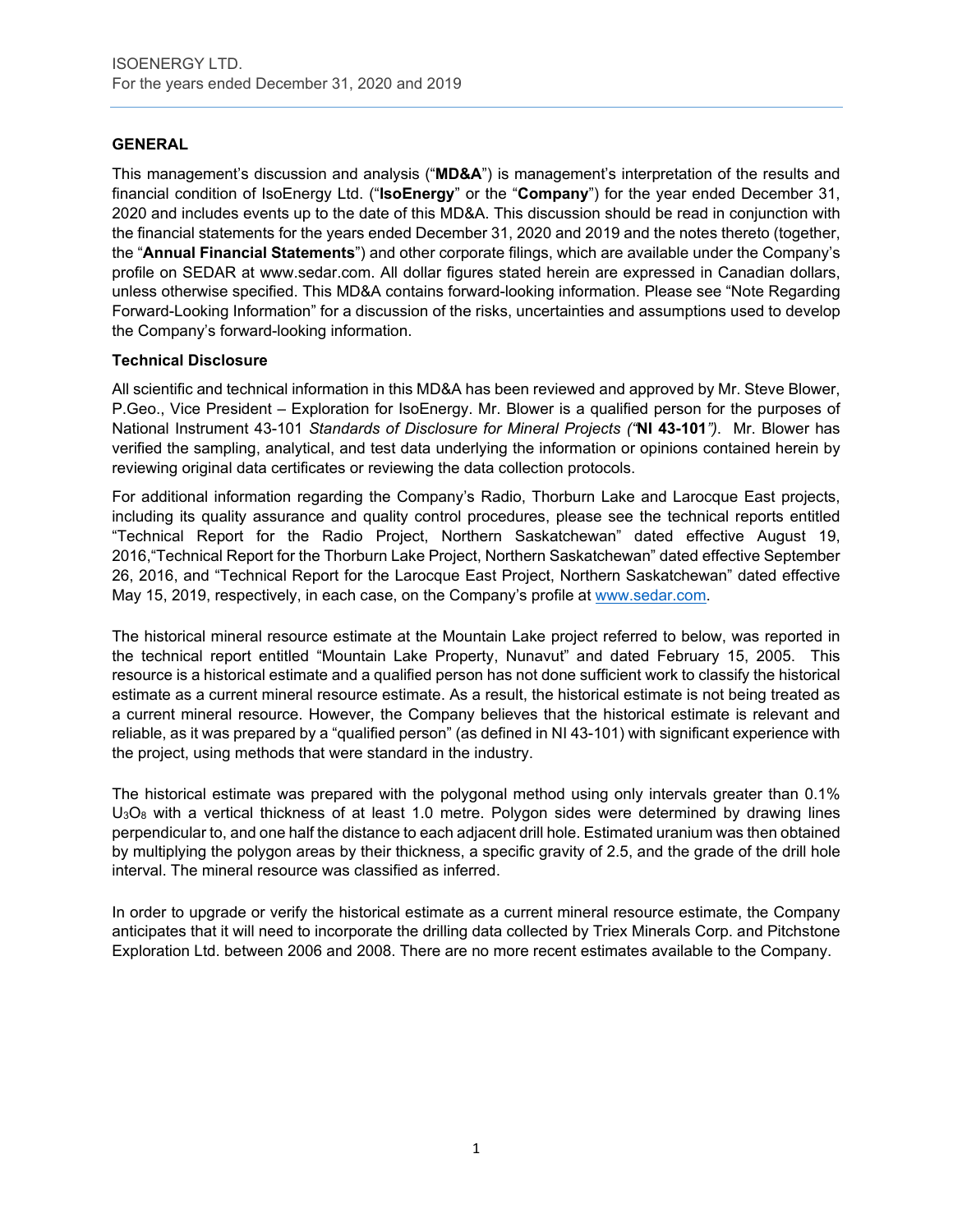# **BACKGROUND**

#### **Overview**

IsoEnergy was incorporated on February 2, 2016 under the *Business Corporations Act* (British Columbia) as a wholly-owned subsidiary of NexGen Energy Ltd. ("**NexGen**") to acquire certain exploration assets of NexGen. NexGen is a Canadian based uranium exploration company focused on the advancement of its Rook 1 Project in the Athabasca Basin, Saskatchewan. On October 19, 2016, IsoEnergy was listed on the Toronto Stock Exchange Venture ("**TSXV**"). NexGen's common shares are listed and posted for trading on the Toronto Stock Exchange and NYSE American LLC. As of the date hereof, NexGen holds 51.08% of the outstanding IsoEnergy common shares.

The principal business activity of IsoEnergy is the acquisition and exploration of uranium mineral properties, principally in the Athabasca Basin of Saskatchewan. IsoEnergy's uranium mineral properties are summarized in Table 1 below.

Table 1 – Summary of Uranium Mineral Properties

| Area         | <b>Project</b>               | <b>Hectares</b> | <b>Date</b><br><b>Acquired</b> | <b>Acquisition Type</b>     | <b>Encumbrances</b>           |
|--------------|------------------------------|-----------------|--------------------------------|-----------------------------|-------------------------------|
| Saskatchewan | Radio                        | 805             | 2016                           | Spun-out from NexGen        | 2% NSR*                       |
|              | <b>Thorburn Lake</b>         | 2,802           | 2016                           | Spun-out from NexGen        | 1% NSR and 10% Cl**           |
|              | 2Z                           | 354             | 2016                           | Spun-out from NexGen        | 2% NSR*                       |
|              | <b>Carlson Creek</b>         | 759             | 2016/20                        | Spun-out from NexGen/Staked | 1% NSR and 10% Cl**           |
|              | Madison                      | 1,347           | 2016                           | Spun-out from NexGen        | 2% NSR*                       |
|              | North Thorburn               | 1.708           | 2016                           | Purchased                   | None                          |
|              | Geiger                       | 13,861          | 2017/18/20                     | Purchased                   | NPI applies to some claims*** |
|              | East Rim                     | 25,111          | 2017/20                        | Staked                      | None                          |
|              | <b>Full Moon</b>             | 11.107          | 2017/20                        | Staked                      | None                          |
|              | Whitewater                   | 7,833           | 2018                           | Staked                      | None                          |
|              | Larocque East                | 15,878          | 2018/19/20                     | Purchased/Staked            | None                          |
|              | <b>Whitewater East</b>       | 1.147           | 2018                           | Staked                      | None                          |
|              | Edge                         | 6.515           | 2019/20                        | Staked                      | None                          |
|              | <b>Collins Bay Extension</b> | 9,337           | 2019/20                        | Staked                      | None                          |
|              | Cable                        | 44,152          | 2020                           | Staked                      | None                          |
|              | Clover                       | 23,959          | 2020                           | Staked                      | None                          |
|              | Evergreen                    | 33,516          | 2020                           | Staked                      | None                          |
|              | Gemini                       | 5,782           | 2020                           | Staked                      | None                          |
|              | Hawk                         | 5,961           | 2020                           | Staked                      | None                          |
|              | Eagle                        | 5,887           | 2020                           | Staked                      | None                          |
|              | Horizon                      | 15,748          | 2020                           | Staked                      | None                          |
|              | Larocque West                | 509             | 2020                           | Staked                      | None                          |
|              | Ranger                       | 15,619          | 2020                           | Staked                      | None                          |
|              | Spruce                       | 4,836           | 2020                           | Staked                      | None                          |
|              | Tower                        | 6,301           | 2020                           | Staked                      | None                          |
|              | Trident                      | 15,874          | 2020                           | Staked                      | None                          |
|              | Sparrow                      | 374             | 2020                           | Staked                      | None                          |
|              | subtotal                     | 277,082         |                                |                             |                               |
| Nunavut      | Mountain Lake                | 5,625           | 2016                           | Staked                      | None                          |
|              |                              | 282,707         |                                |                             |                               |

\* 2% Net Smelter Royalty ("**NSR**") on minerals other than diamonds, plus a 2% Gross Overriding Royalty on diamonds

\*\* 1% NSR plus a 10% Carried Interest ("**CI**"). The CI can be converted to an additional 1% NSR at the Holder's option.

\*\*\* Sliding scale Net Profits Interest ("NPI") ranging between 0% and 20% applies to a 7.5% interest in certain claims.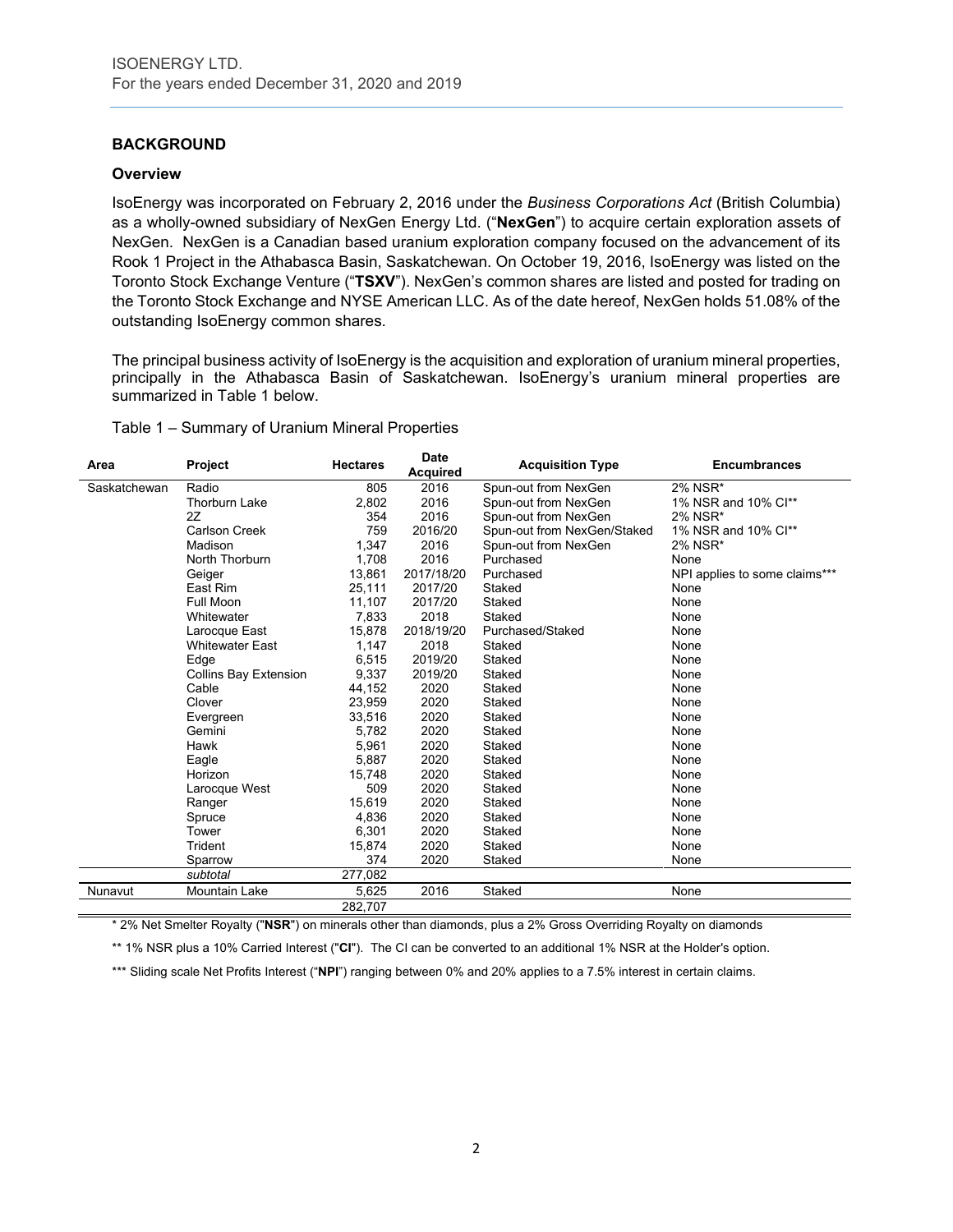Figure 1 shows the location of the Company's properties in Saskatchewan.

Figure 1 – Property Location Map

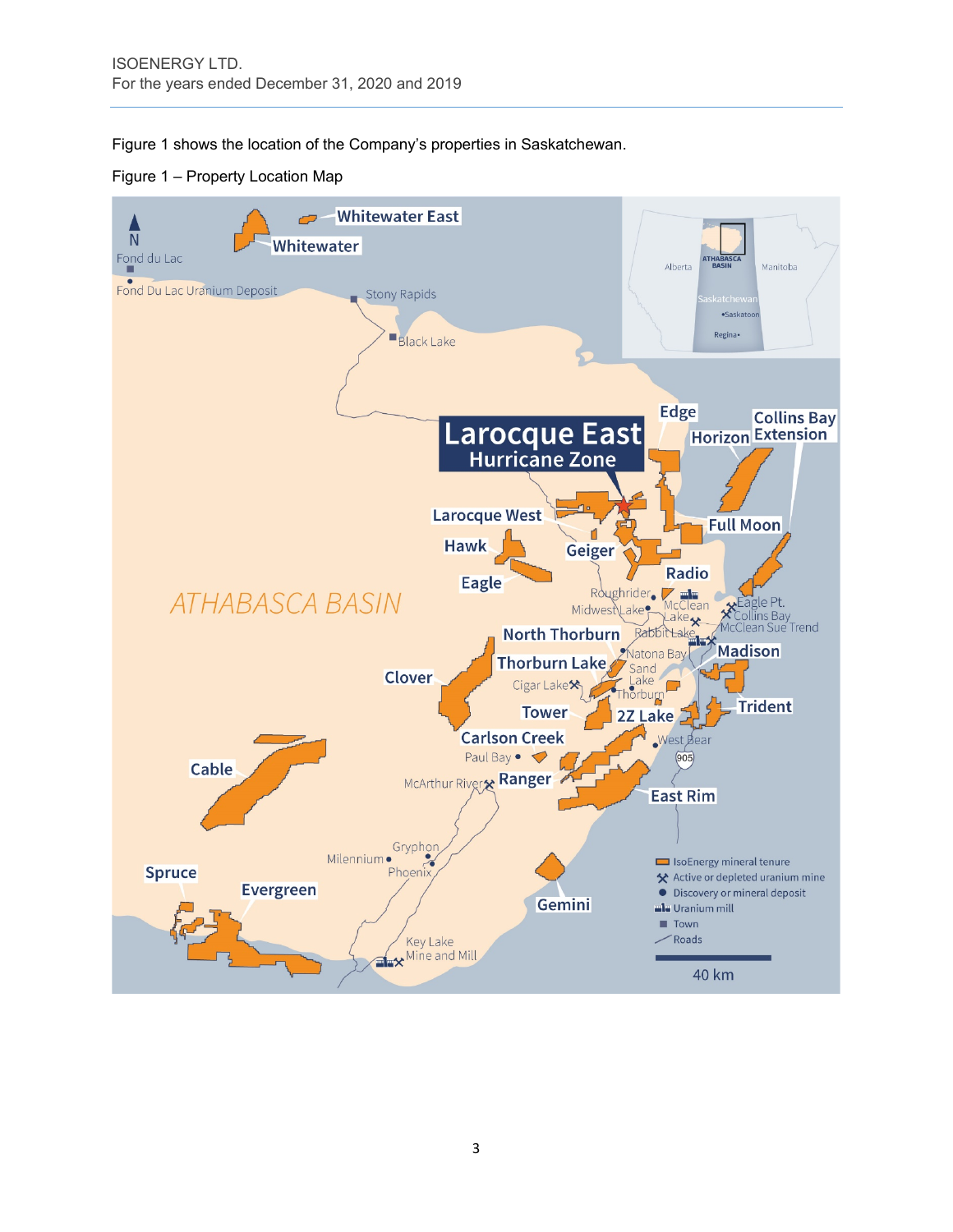# **OVERALL PERFORMANCE**

# **General**

In the year ended December 31, 2020, the Company carried out exploration work on the Larocque East property in the Athabasca Basin as described below under "Discussion of Operations".

As an exploration stage company, IsoEnergy does not have revenues and is expected to generate operating losses. As at December 31, 2020, the Company had cash of \$14,034,565, an accumulated deficit of \$18,566,260 and working capital of \$13,994,556.

#### **Industry and Economic Factors that May Affect the Business**

The business of mining for minerals involves a high degree of risk. IsoEnergy is an exploration company and is subject to risks and challenges similar to companies in a comparable stage and industry. These risks include, but are not limited to, the challenges of securing adequate capital, exploration, development and operational risks inherent in the mining industry; changes in government policies and regulations; the ability to obtain the necessary permitting; as well as global economic and uranium price volatility; all of which are uncertain.

The underlying value of the Company's exploration and evaluation assets is dependent upon the existence and economic recovery of mineral reserves and is subject to, but not limited to, the risks and challenges identified above. Changes in future conditions could require material write-downs of the carrying value of the Company's exploration and evaluation assets.

In particular, the Company does not generate revenue. As a result, IsoEnergy continues to be dependent on third party financing to continue exploration activities on the Company's properties. Accordingly, the Company's future performance will be most affected by its access to financing, whether debt, equity or other means. Access to such financing, in turn, is affected by general economic conditions, the price of uranium, exploration risks and the other factors described in the section entitled "Risk Factors" included below.

#### **DISCUSSION OF OPERATIONS**

#### **Corporate Activities in 2020**

In the year ended December 31, 2020 the Company was focused primarily on exploration activities at the Hurricane Zone on the Larocque East property in the Eastern Athabasca as discussed below. Additionally, several property extensions and 12 new properties were staked in the Eastern Athabasca. The new exploration properties are Cable, Clover, Evergreen, Gemini, Hawk, Horizon, Larocque West, Ranger, Sparrow, Spruce, Tower and Trident. During the year, 199,740 hectares of mineral tenure in the Eastern Athabasca was added to the Company's exploration property portfolio through staking.

#### *92 Energy Agreement*

On October 27, 2020, IsoEnergy announced that it has entered into a binding Heads of Agreement (the "**Agreement**") with 92 Energy Pty. Ltd. ("**92 Energy**") for 92 Energy to acquire a 100% interest in IsoEnergy's Clover, Gemini, and Tower uranium properties in Saskatchewan, Canada (the "**Properties**").

The Properties are located in the Eastern Athabasca Basin, Saskatchewan, and were staked by IsoEnergy in May 2020. The Clover property is 23,959 hectares and contains over 40 kilometres of electromagnetic geophysical conductors. The Gemini property is 5,782 hectares and is located along the eastern basin margin 60 kilometres northeast of the Key Lake uranium mill. The Tower property is 6,301 hectares and is located 11 kilometres southeast of the Cigar Lake uranium mine.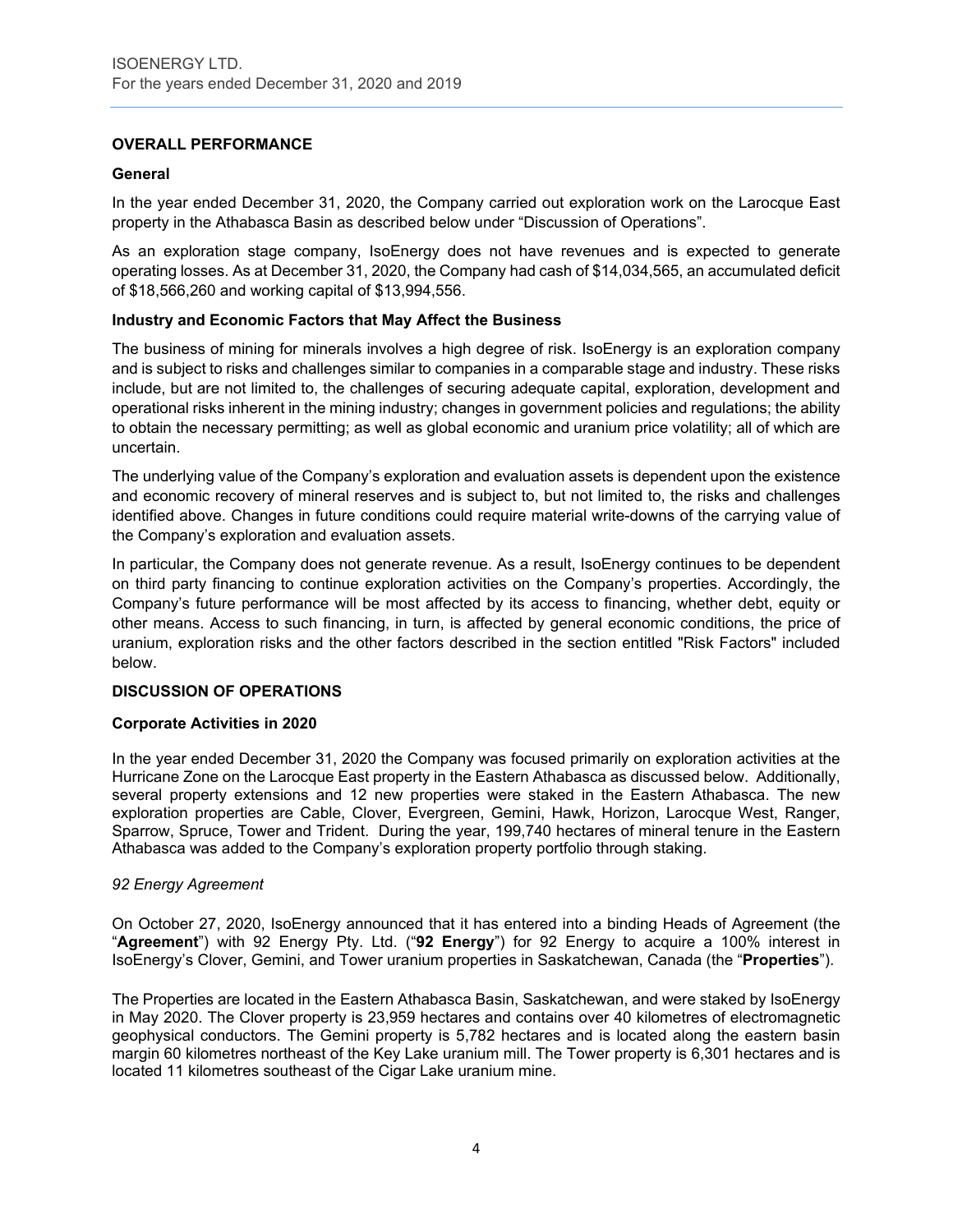92 Energy is a privately held Australian company currently planning an initial public offering ("**IPO**") of its common shares on the Australian Stock Exchange (the "**ASX**") in early 2021.

Pursuant to the Agreement, 92 Energy will acquire a 100% interest in the Clover, Gemini, and Tower uranium properties in consideration for the issuance of common shares equivalent to 16.25% of the issued capital of 92 Energy following the IPO. The shares will be issued at a price of A\$0.20, and it is anticipated that approximately 6,500,000 common shares will be issued to IsoEnergy. Additional consideration to IsoEnergy includes milestone cash payments of A\$100,000 within 60 days of 92 Energy's IPO, and an additional A\$100,000 within 6 months of that date. IsoEnergy will retain a 2% NSR on the Properties and will be entitled to nominate a member to 92 Energy's Board of Directors, provided IsoEnergy maintains a minimum ownership position of 5%. 92 Energy will be required to spend an aggregate of A\$1,000,000 on exploration expenditures on the Properties prior to May 1<sup>st</sup>, 2022.

The terms of the Agreement and the transaction contemplated are subject to requisite regulatory approval.

#### *Mountain Lake Option Agreement*

On August 7, 2020, IsoEnergy entered into an agreement with International Consolidated Uranium Inc. ("**ICU**") (formerly NxGold Limited, a company with common directors) to grant ICU the option to acquire a 100% interest in IsoEnergy's Mountain Lake uranium property in Nunavut, Canada ("**Option Agreement**"). The Option Agreement is subject to TSXV approval and hence the terms of the Option Agreement are not reflected in the financial statements other than the \$20,000 deposit paid prior to 30 September, 2020.

The Mountain Lake property consists of 5,625 hectares and was staked by IsoEnergy in 2016. The property contains an historical inferred mineral resource estimate of 8.2 million pounds  $U_3O_8$  with an average grade of 0.23%  $U_3O_8$  contained in 1.6 million tonnes of mineralization. Uranium mineralization is hosted within sandstone and dips shallowly from the top of the bedrock down to approximately 180 metres below surface.

Under the terms of the Option Agreement, ICU has the option to acquire a 100% interest in the Mountain Lake uranium property for consideration comprised of 900,000 ICU common shares and \$20,000 cash (paid). The option is exercisable at ICU's election on or before the second anniversary of receipt of TSXV and ICU shareholder approval, for additional consideration of \$1,000,000, payable in cash or shares of ICU. If ICU elects to acquire the Mountain Lake property, IsoEnergy will be entitled to receive the following contingency payments in cash or shares of ICU:

- If the uranium spot price reaches USD\$50, IsoEnergy will receive an additional \$410,000
- If the uranium spot price reaches USD\$75, IsoEnergy will receive an additional \$615,000
- If the uranium spot price reaches USD\$100, IsoEnergy will receive an additional \$820,000

The spot price contingent payments will expire 10 years following the date the option is exercised.

The transaction contemplated by the Option Agreement is subject to ICU obtaining the requisite shareholder or TSXV approval.

#### *Financings*

# Private Placement

On August 10, 2020, the Company completed a non-brokered private placement for gross proceeds of \$4 million (the "**Private Placement**"). Pursuant to the terms of the Private Placement, the Company issued 5,882,352 common shares at a price of \$0.68 per share (the "**Private Placement Price**"), of which NexGen subscribed for 4,411,764 common shares.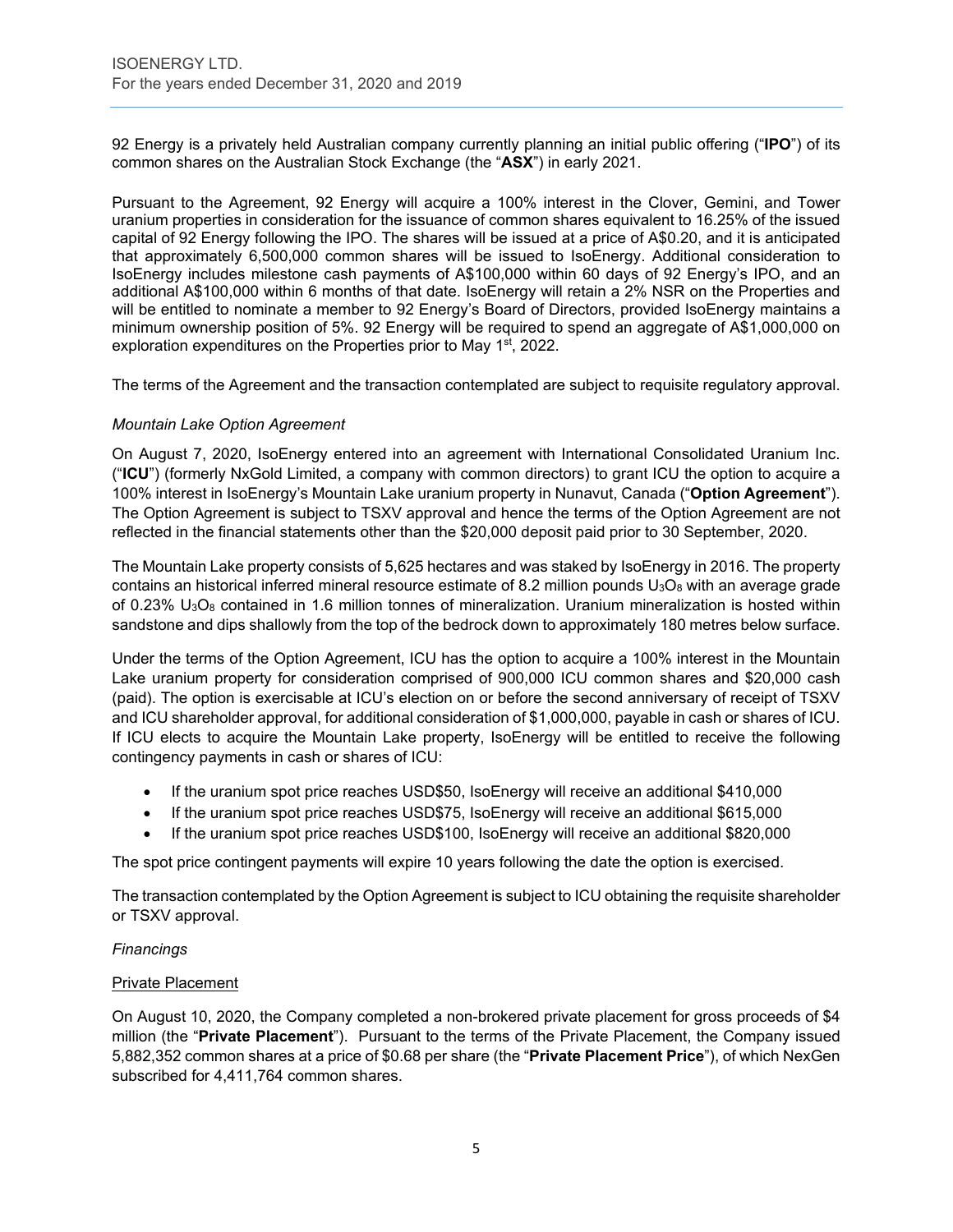# Convertible debt

On August 18, 2020, IsoEnergy entered into an agreement with Queen's Road Capital Investment Ltd. (the "**Debentureholder**") for a US\$6 million private placement of unsecured convertible debentures (the "**Debentures**"). The Debentures will be convertible at the holder's option at a conversion price of \$0.88 (the "**Conversion Price**") into a maximum of 9,206,311 common shares (the "**Maximum Conversion Shares**") of the Company.

On conversion of any portion of the principal amount of the Debentures, if the number of common shares to be issued on such conversion, taking into account all common shares issued in respect of all prior conversions would result in the common shares to be issued exceeding the Maximum Conversion Shares, on such conversion the Debentureholder shall be entitled to receive a payment (the "**Exchange Rate Fee**") equal to the number of common shares that are not issued as a result of exceeding the Maximum Conversion Shares, multiplied by the 20-day volume-weighted average trading price ("**VWAP**"). IsoEnergy can elect to pay the Exchange Rate Fee in cash or, subject to the TSXV approval, in common shares of the Company.

# *Terms of the Debentures*

The Debentures carry an 8.5% coupon (the "**Interest**") over a 5-year term and are convertible at the holder's option into common shares of the Company at a conversion price of \$0.88, which Conversion Price is equal to a 30% premium to the Private Placement Price.

The Company is entitled, on or after the third anniversary of the date of issuance of the Debentures, at any time the 20-day VWAP on the TSXV exceeds 130% of the Conversion Price, to redeem the Debentures at par plus accrued and unpaid Interest.

The Interest is payable semi-annually with 6% payable in cash and 2.5% payable in common shares of the Company, subject to TSXV approval, at a price equal to the 20-day VWAP of the Company's common shares on the TSXV on the twenty days prior to the date such Interest is due.

The Interest can be reduced to 7.5% per annum on the public dissemination by the Company of an economically positive preliminary economic assessment study, at which point the cash component of the Interest will be reduced to 5% per annum.

Upon completion of a change of control (which includes in the case of the holders' right to redeem the Debentures, a change in the Chief Executive Officer of the Company), the holders of the Debentures or the Company may require the Company to purchase or the holders to redeem, as the case may be, any outstanding Debentures in cash at: (i) on or prior to August 18, 2023, 130% of the principal amount; and (ii) at any time thereafter, 115% of the principal amount, in each case plus accrued but unpaid interest, if any. In addition, upon the public announcement of a change of control that is supported by the Board, the Company may require the holders of the Debentures to convert the Debentures into common shares at the Conversion Price provided the consideration payable upon the change of control exceeds the Conversion Price and is payable in cash.

A "change of control" of the Company is defined as consisting of: (i) the acquisition, directly or indirectly, by a person or group of persons acting jointly or in concert of voting control or direction over 50% or more of the outstanding common shares, (ii) the amalgamation, consolidation or merger of the Company with or into another entity as a result of which the holders of common shares immediately prior to such transaction, directly or indirectly, hold less than 50% of voting control or direction over the entity carrying on the business of the Company following such transaction, (iii) the sale, assignment, transfer or other disposition of all or substantially all of the property or assets of the Company to another entity in which the holders of common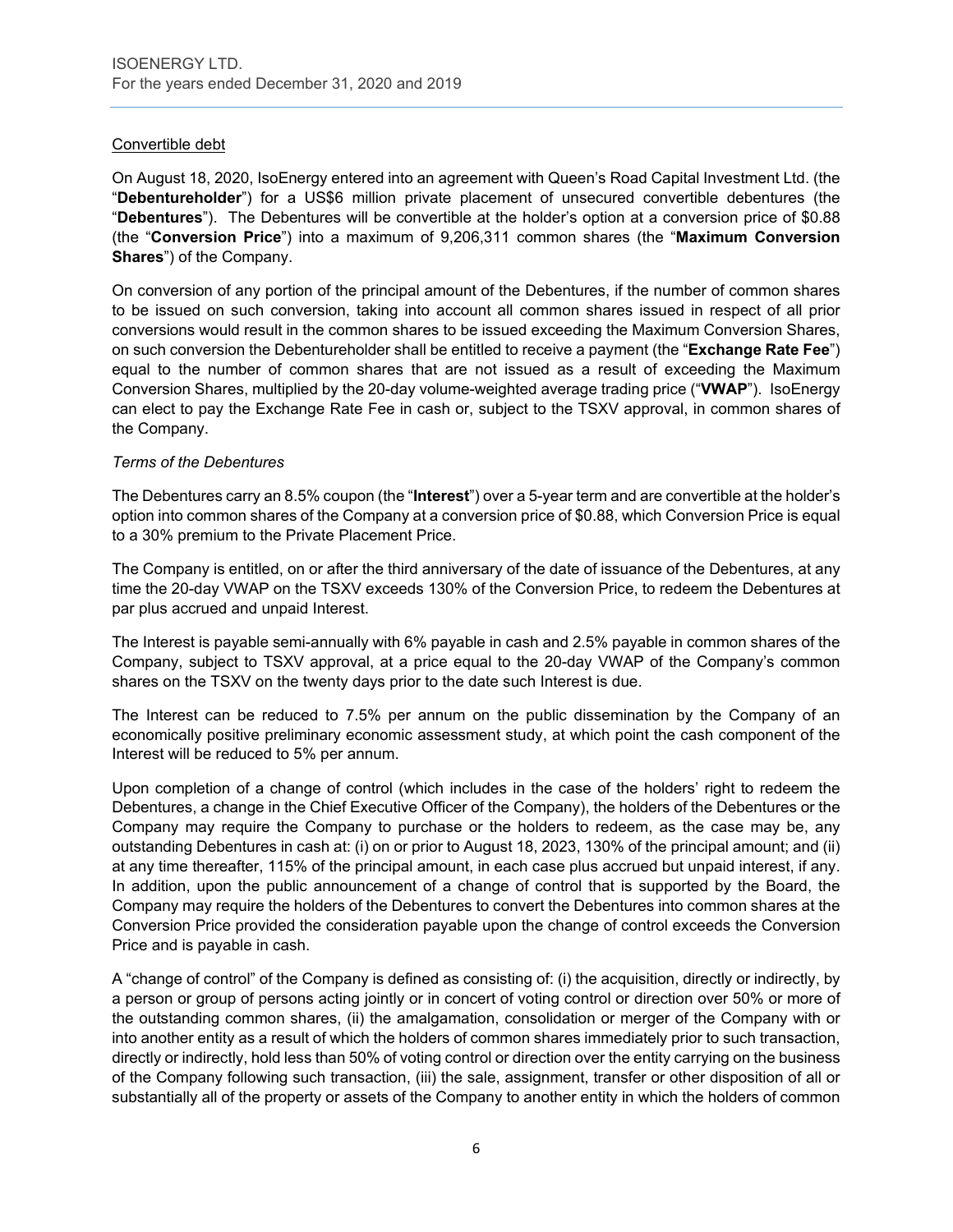shares immediately prior to such transaction, directly or indirectly, hold less than 50% of voting control or direction following such transaction, (iv) the removal by resolution of the shareholders of the Company, of a majority of the then incumbent directors of the Company, which removal has not been recommended in the Company's management information circular, or the failure to elect to the Company's board of directors a majority of the directors proposed for election by management in the Company's management information circular; or (v) the acquisition by any transaction, directly or indirectly, by a person or group of persons acting jointly or in concert of voting control or direction over more of the common shares than are then held by NexGen.

# Flow-through shares

On December 22, 2020 the Company issued 2,702,703 flow-through shares (the "**2020 FT Shares**") at a price of \$1.48 per 2020 FT Share for aggregate gross proceeds of \$4,000,000.

#### **Corporate Activities in 2019**

In the year ended December 31, 2019, the Company was focused primarily on exploration activities at the Hurricane Zone on the Larocque East property in the Eastern Athabasca as discussed below.

In 2019, two new uranium exploration properties were staked in the eastern Athabasca basin of northern Saskatchewan. An 8,577-hectare property named Collins Bay Extension was staked along trend seven kilometres to the northeast of the Eagle Point – Collins Bay – Rabbit Lake uranium mine and mill complex. Also, a 4,218-hectare property named Edge was staked nine kilometres northeast of the Company's Larocque East property to cover a large area of low magnetic susceptibility that is likely caused by the presence of prospective metasedimentary rocks in the basement.

On December 3, 2019, the Company issued 7,778,000 flow-through shares (the "**2019 FT Shares**") at a price of \$0.45 per 2019 FT Share for aggregate gross proceeds of \$3,500,100.

On December 9, 2019. the Company issued 8,056,858 units at a price of \$0.40 per Unit for aggregate gross proceeds of \$3,222,743 (the "**Unit**"). Each Unit consisted of one non-flow through common share and onehalf of a share purchase warrant (the "**Warrant**") with each Warrant entitling the holder to purchase an additional common share for a period of two years at an exercise price of \$0.60.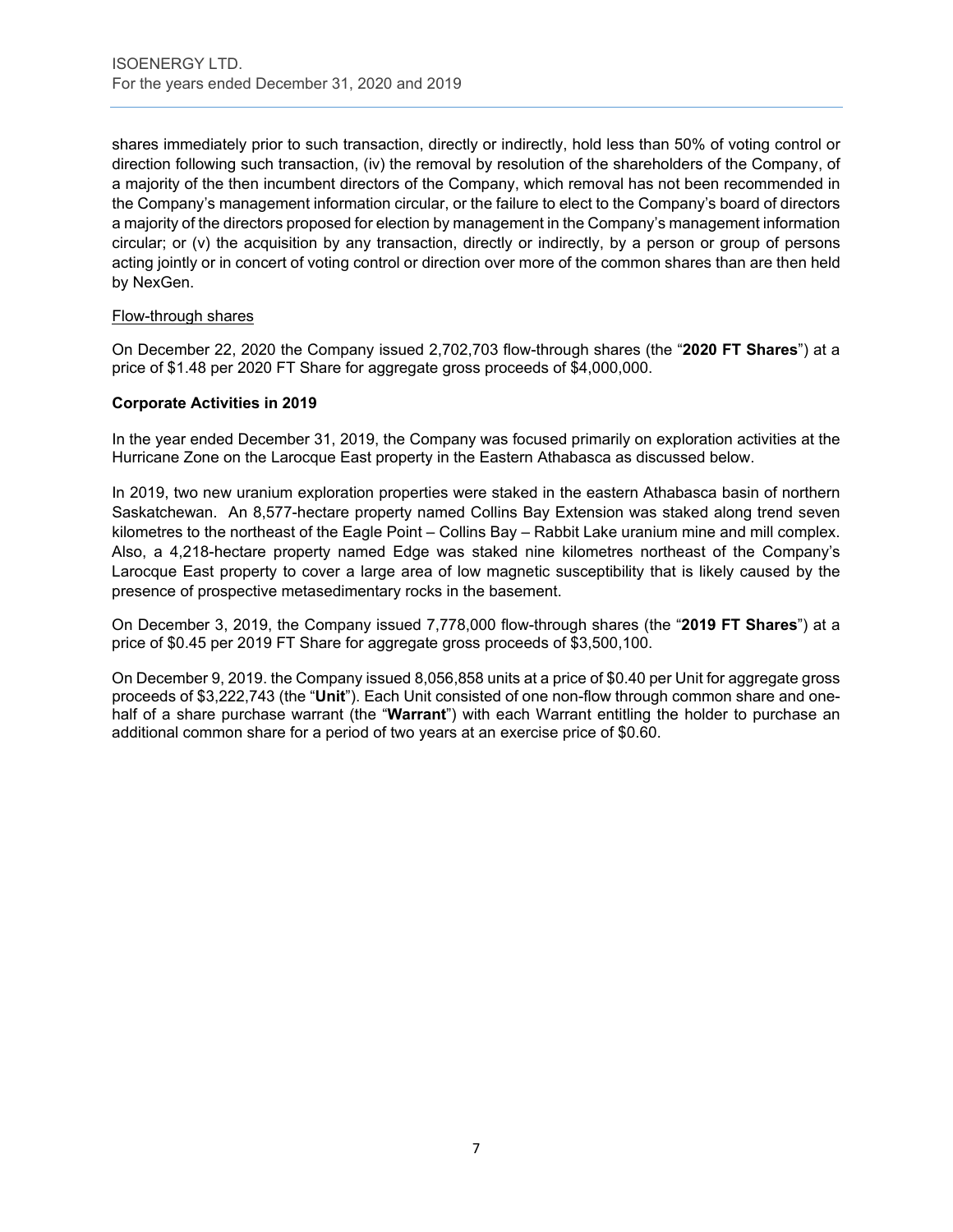# **Exploration and Evaluation Spending**

During the year ended December 31, 2020, IsoEnergy completed a winter (January to March) drill program and a summer (August to October) drill program at the Hurricane Zone of the Larocque East property, drilling 19,900 metres in 48 drill holes and incurred the following exploration and evaluation expenditures:

|                                 | <b>Larocque East</b> | <b>Other</b><br>properties | Total       |
|---------------------------------|----------------------|----------------------------|-------------|
| <b>Drilling</b>                 | \$2,787,007          | \$13,357                   | \$2,800,364 |
| Geological and geophysical      |                      | 30,500                     | 30.500      |
| <b>Labour and wages</b>         | 1,114,729            | 25,886                     | 1,140,615   |
| Geochemistry and assays         | 317,508              |                            | 317,508     |
| Environmental                   | 133,949              | 3,134                      | 137,083     |
| <b>Engineering</b>              | 224,620              |                            | 224,620     |
| Camp costs                      | 594,539              |                            | 594,539     |
| <b>Travel and other</b>         | 128,625              | 4,136                      | 132,761     |
| <b>Cash expenditures</b>        | 5,300,977            | 77,013                     | 5,377,990   |
| <b>Share-based compensation</b> | 234,956              |                            | 234,956     |
| <b>Depreciation</b>             | 9,599                |                            | 9,599       |
| <b>Total expenditures</b>       | 5,545,532<br>\$      | \$77,013                   | \$5,622,545 |

During the year ended December 31, 2019, IsoEnergy established a camp at the Larocque East property, completed a winter drilling program and then completed a summer drilling program. During the year ended December 31, 2019, the Company incurred the following exploration and evaluation expenditures:

|                            | Larocque East   | <b>Other properties</b> | Total           |
|----------------------------|-----------------|-------------------------|-----------------|
| <b>Drilling</b>            | \$<br>1,913,216 | \$<br>8,687             | 1,921,903<br>\$ |
| Geological and geophysical | 371,552         | 228.701                 | 600,253         |
| <b>Labour and wages</b>    | 772,946         | 52.914                  | 825,860         |
| Geochemistry and assays    | 244,195         |                         | 244,195         |
| Camp costs                 | 657,620         | 7,520                   | 665,140         |
| <b>Travel and other</b>    | 128,876         |                         | 128,876         |
| <b>Cash expenditures</b>   | \$<br>4,088,405 | \$<br>297.822           | 4,386,227<br>\$ |
| Share-based compensation   | 94,012          | 4,462                   | 98,474          |
| <b>Depreciation</b>        | 9,222           |                         | 9,222           |
| <b>Total expenditures</b>  | \$<br>4.191.639 | \$<br>302.284           | \$4.493.923     |

A description of exploration activities during the years ended December 31, 2020 by property is set forth below.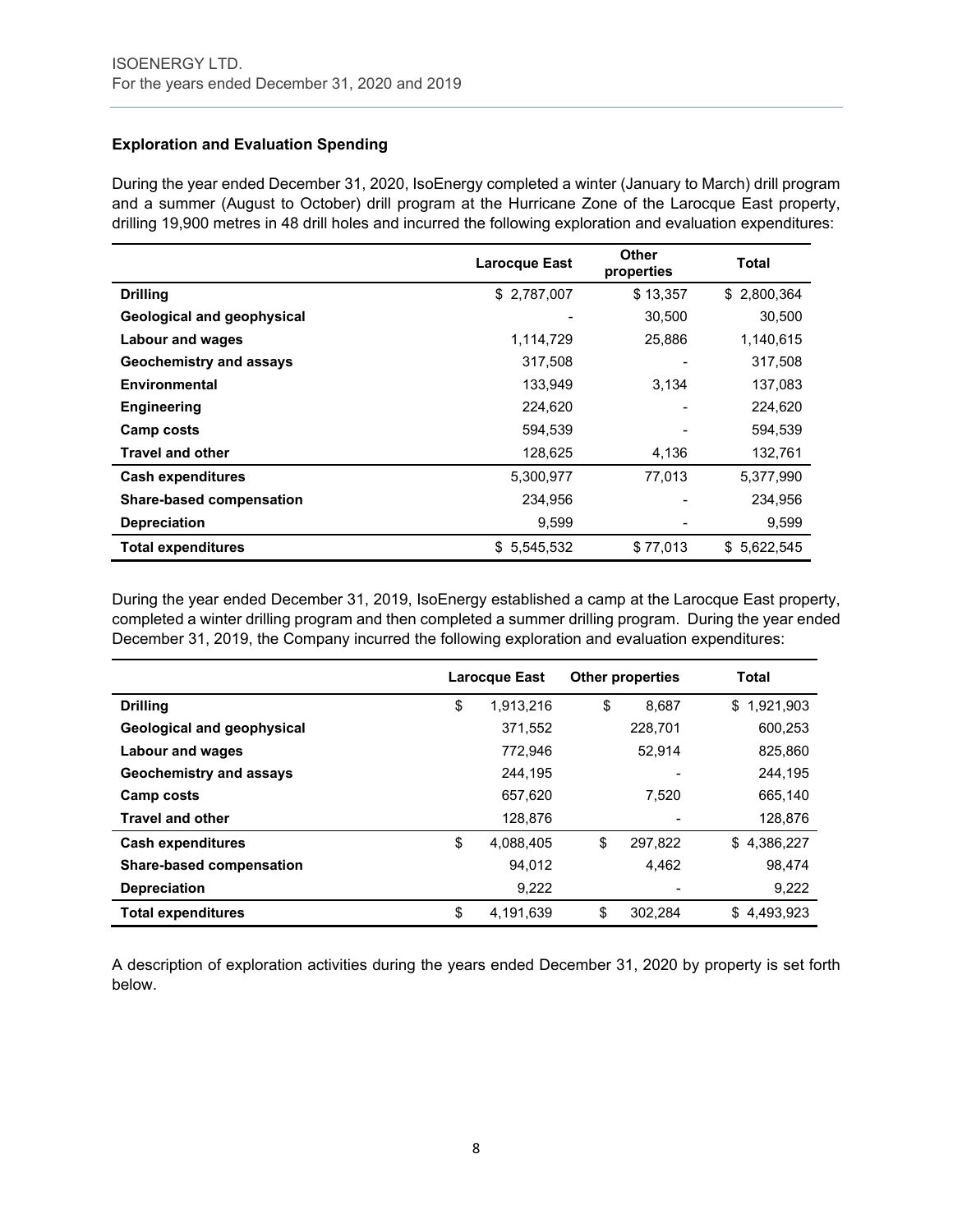# Larocque East

# *Summer 2020 – Drilling*

A 20-hole drill program was started in August and after being expanded to 24 drill holes due to strong results, was completed by October 23, 2020. The objective was to extend mineralization to the south on the western, strongly mineralized portion of the zone, plus evaluate the eastern side of the zone for additional uranium mineralization. Results of the program are encouraging, with several strong intersections on the western side that significantly extend the mineralized footprint to the south. Examples include drill holes LE20-57 (10.0 metres @ 11.7% U<sub>3</sub>O<sub>8</sub>), LE20-62 (4.5 metres @ 6.2% U<sub>3</sub>O<sub>8</sub>), LE20-64 (5.0 metres @ 48.8% U3O8), LE20-68 (11.0 metres @ 6.9% U3O8), LE20-72 (6.0 metres @ 6.2% U3O8), and LE20-76 (7.5 metres  $\textcircled{a}$  38.8% U<sub>3</sub>O<sub>8</sub>). At the end of the summer drilling program the zone now measures at least 575 metres long, up to 75 metres across, and up to 11 metres thick. Several sections on the western end of the Hurricane zone remain open for expansion.

During the summer 2020 exploration drilling program the Company also collected downhole geotechnical and hydrogeological engineering data. This information will improve the understanding of the mineralized zone properties and support potential future extraction studies. In addition, environmental data collection was initiated on specific areas of the ecosystem (i.e. aquatic, atmospheric) where multi-year and multiseason data would be required to support potential future environmental studies.

# *Winter 2020 – Drilling*

An originally planned 20-hole drilling program at the Larocque East property was expanded to 24 drill holes due to encouraging results at the Hurricane Zone. Utilizing two drills, the Company evaluated the potential to expand mineralization along-strike to the western property boundary with one rig and also evaluated the potential for additional mineralization well to the east of the current Hurricane zone footprint. Drilling toward the western property boundary was particularly successful, with thick and high-grade uranium mineralization intersected in several drill holes. Examples include drill holes LE20-34 (8.5 metres @ 33.9% U<sub>3</sub>O<sub>8</sub>), LE20-32A (8.5 metres @ 19.6% U<sub>3</sub>O<sub>8</sub>), LE20-40 (4.0 metres @ 20.5% U<sub>3</sub>O<sub>8</sub>), LE20-51 (7.5 metres  $@$  14.5% U<sub>3</sub>O<sub>8</sub>), LE20-52 (7.5 metres  $@$  22.7% U<sub>3</sub>O<sub>8</sub>) and LE20-53 (10.5 metres  $@$  11.7% U<sub>3</sub>O<sub>8</sub>). The zone now measures at least 575 metres long, 40 metres across, and up to 11 metres thick. Most sections, including all of those on the higher-grade western end of the Hurricane zone footprint, are open for expansion.

# *Summer 2019 - Drilling*

IsoEnergy completed a 17 hole, 7,600 metre program of core drilling at the Hurricane Zone in Larocque East to follow up on the positive results from the Winter 2019 drilling program.

Several of the drill holes intersected high-grade uranium mineralization including LE19-14B, LE19-16A, LE19-18, LE19-18C1, LE19-23, LE19-28 and LE19-29. The program successfully expanded the Hurricane zone to 500 metres long, 40 metres wide and up to 10 metres thick. The zone is still open in both strike directions and on most cross sections. Further, drill hole LE19-26 was completed as an under-cutting stepout hole 200 metre east of the zone. It intersected significant sandstone alteration and elevated uranium geochemistry on the western edge of a large DC-resistivity anomaly that extends for several kilometres to the east of the current footprint of the Hurricane zone.

# *Spring 2019 - DC-Resistivity Geophysical Surveying*

A program of DC-Resistivity ground geophysical surveying was completed during the period April to June, 2019. Approximately 54 line-km of surveying was completed on 20 survey lines spaced 200 metre apart covering the western half of the Larocque conductor system on the Larocque East property. The survey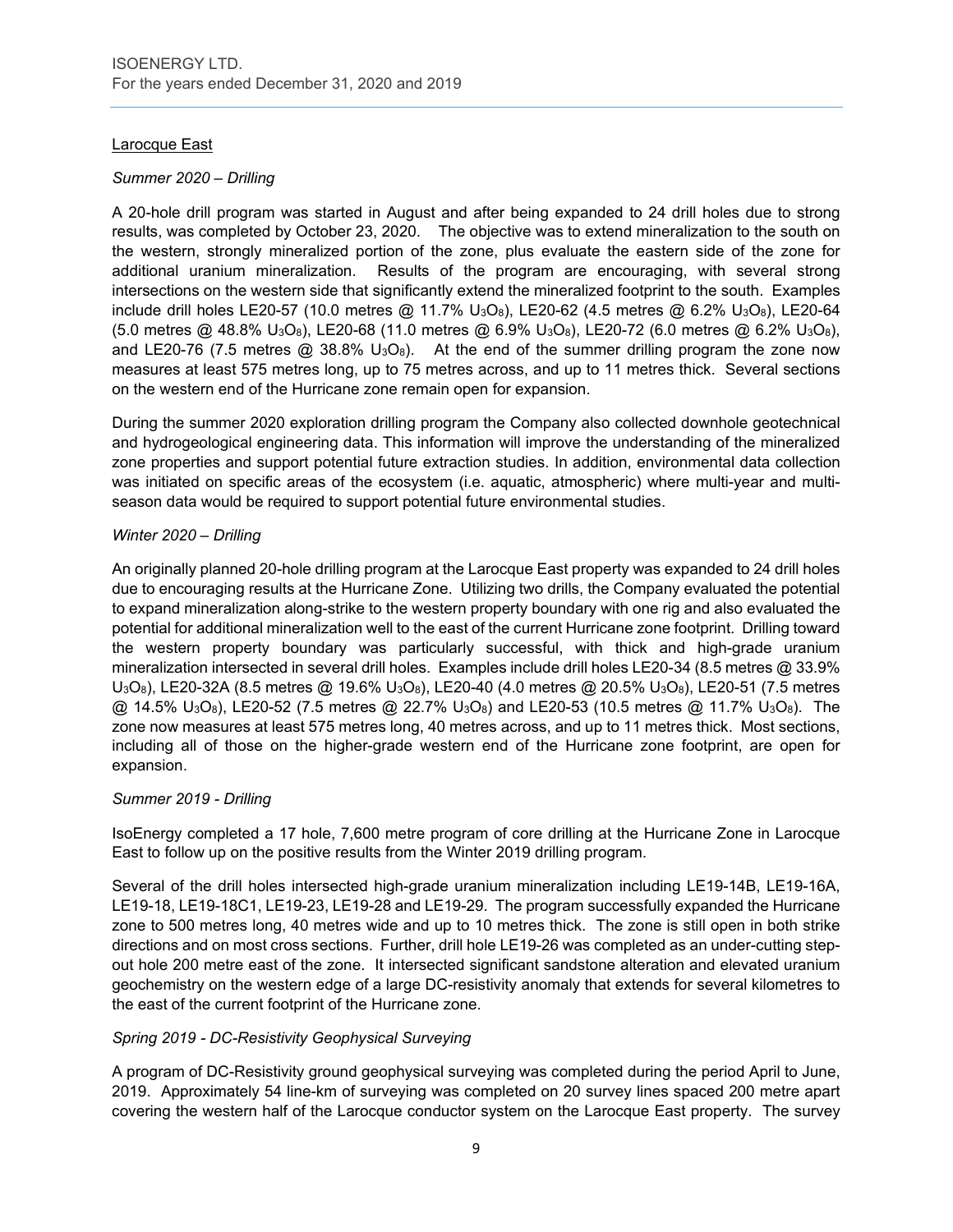successfully tracked the Larocque conductor system east of the Hurricane zone and highlighted several areas with apparent sandstone breaches that may be indicative of enhanced sandstone alteration.

#### *Winter 2019 - Drilling*

During the period January to March 2019, IsoEnergy completed a 5,046 metre, 12-hole drilling campaign on the Larocque East property. The program was designed to evaluate the potential for expansion of the Hurricane Zone mineralization discovered in the summer of 2018. The program was successful, as 11 of the 12 drill holes intersected significant uranium mineralization. Results included several high-grade intersections, including 3.5 metres  $@$  10.4% U<sub>3</sub>O<sub>8</sub> in drill hole LE19-02, 4.0 metres  $@$  3.8% U<sub>3</sub>O<sub>8</sub> in drill hole LE19-06, 4.5 metres  $@$  4.2% U<sub>3</sub>O<sub>8</sub> in drill hole LE19-09 and 8.5 metres  $@$  3.2% U<sub>3</sub>O<sub>8</sub> in drill hole LE19-12. The zone now extends at least 150 metres long and 38 metres wide and is up to 8.5 metres thick.

#### East Rim and Full Moon Airborne Geophysical Surveying – Summer 2019

Two Versatile Time Domain Electromagnetic (VTEM-Plus) airborne geophysical surveys were carried out during the quarter ended December 31, 2019, one each at the East Rim and Full Moon properties. The surveying totaled 1,291 line-kilometres; 547 line-kilometres at Full Moon and 744 line-kilometres at East Rim.

# **Outlook**

The Company intends to actively explore all of its projects as and when resources permit. The nature and extent of further exploration on any of the Company's properties however will depend on the results of completed exploration activities, an assessment of its recently acquired properties and the Company's financial resources.

As of the date hereof, the Company's exploration priorities are the Larocque East, Geiger, Thorburn Lake and Radio properties.

A program of core drilling at the Hurricane Zone on the Larocque East property was planned for the winter 2021 drilling season, however, due to concerns over COVID-19, the Company has decided to postpone the program at this time. The program was focused on expansion of the higher-grade mineralization at the western end of the Hurricane zone. The Company is revisiting the plans including the potential to expand its summer program. The scope and timing of that revised plan has not yet been finalized, but will take into consideration any restrictions related to the COVID-19 pandemic at that time.

Several other exploration activities are planned in the future but are not currently scheduled due to the Company's current focus on the Hurricane Zone drilling at Larocque East. These activities include additional exploration drilling on several target areas at the Geiger property. Future work on the Thorburn Lake property will include follow-up drilling in the area of TBN17-23 and 27, drill evaluations of other geophysical anomalies generated in 2016 and geophysical anomalies generated by the survey recently completed in 2017. At Radio, additional drilling is required to continue to evaluate high priority geophysical targets on the property.

# **SELECTED FINANCIAL INFORMATION**

Management is responsible for the Annual Financial Statements referred to in this MD&A. The Audit Committee of the Company's Board of Directors has been delegated the responsibility to review the Annual Financial Statements and MD&A and make recommendations to the Company's Board. It is the Board which has final approval of the Annual Financial Statements and MD&A.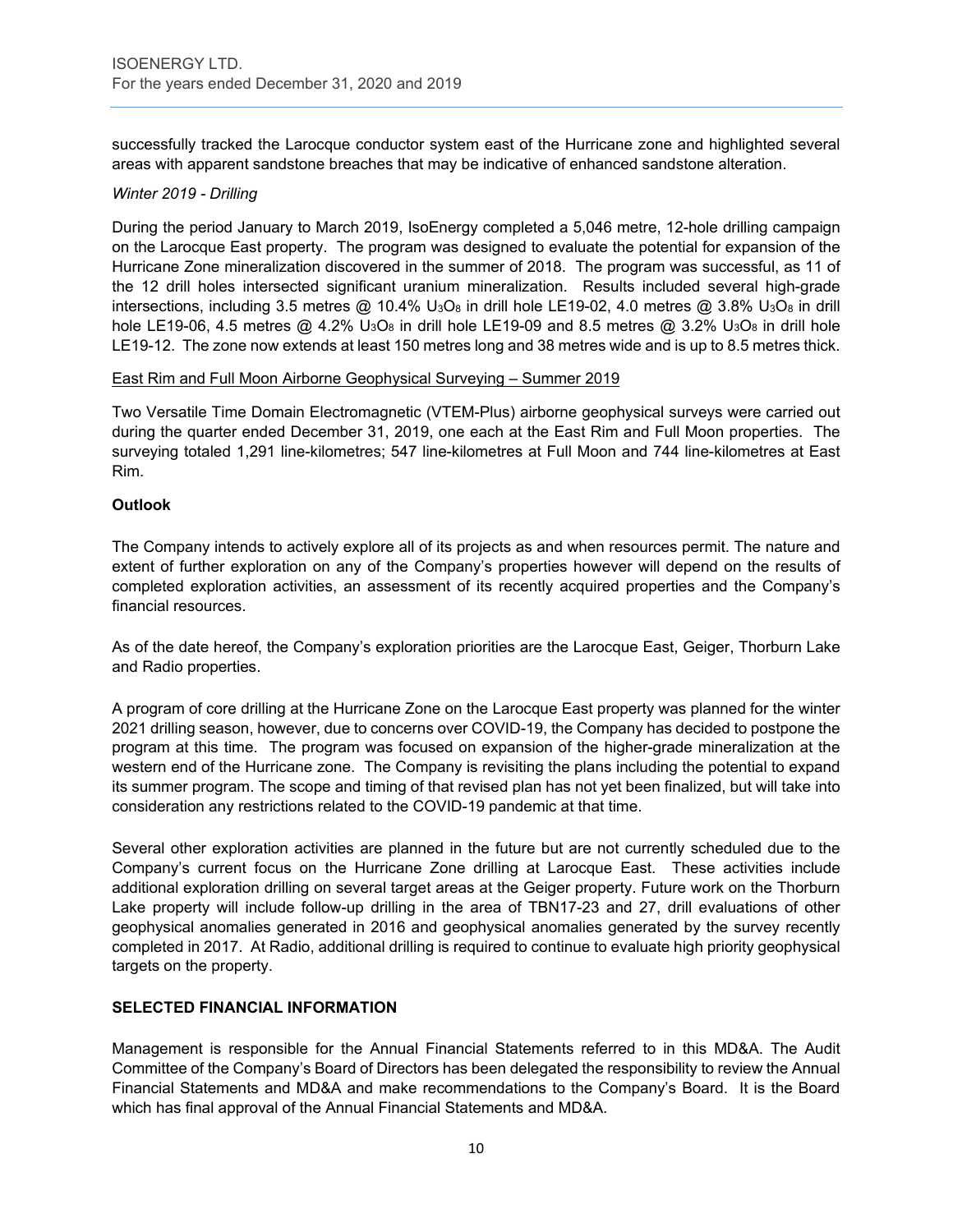The Annual Financial Statements have been prepared in accordance with International Financial Reporting Standards ("**IFRS**") as issued by the International Accounting Standards Board ("**IASB**") and the International Financial Reporting Interpretations Committee ("**IFRIC**"). Based on the nature of the Company's activities, both presentation and functional currency is Canadian dollars.

The Company's Annual Financial Statements have been prepared using IFRS applicable to a going concern, which assumes that the Company will be able to realize its assets and discharge its liabilities in the normal course of business for the foreseeable future. The ability of the Company to continue as a going concern is dependent on its ability to obtain financing and achieve future profitable operations.

#### **Results of Operations**

During the year ended December 31, 2020, the Company capitalized \$5,622,545 of exploration and evaluation costs to exploration and evaluation assets compared to \$4,493,923 in the year ended December 31, 2019. The costs of these activities are capitalized to exploration and evaluation assets and are described in the Discussion of Operations section above.

The following financial data is derived from the Annual Financial Statements and should be read in conjunction with IsoEnergy's Annual Financial Statements.

|                                                        | For the three months ended<br>December 31 |                  | For the year ended December 31 |               |
|--------------------------------------------------------|-------------------------------------------|------------------|--------------------------------|---------------|
|                                                        | 2020                                      | 2019             | 2020                           | 2019          |
| <b>General and administrative costs</b>                |                                           |                  |                                |               |
| Share-based compensation                               | \$<br>87,942                              | \$<br>49,067     | 469,473<br>\$                  | 238,849<br>\$ |
| Administrative salaries, contract and<br>director fees | 528,335                                   | 253,575          | 1,082,459                      | 698,646       |
| Investor relations                                     | 341,184                                   | 152,498          | 860,402                        | 568,553       |
| Office and administrative                              | 25,434                                    | 31,242           | 112,491                        | 142,080       |
| Professional fees                                      | 75,768                                    | 51,731           | 266,340                        | 180,084       |
| Travel                                                 |                                           | 68,912           | 40,446                         | 188,734       |
| Public company costs                                   | 28,889                                    | 14,905           | 123,550                        | 80,183        |
| Depreciation expense                                   | 15,528                                    | 15,173           | 62,112                         | 60,692        |
| <b>Total general and administrative</b><br>costs       | (1, 103, 080)                             | (637, 103)       | (3,017,273)                    | (2, 157, 821) |
| Interest income                                        | 19,745                                    | 10,419           | 57,411                         | 56,512        |
| Interest on lease liability                            | (1, 123)                                  | (2, 499)         | (8,976)                        | (11, 862)     |
| Interest on convertible debentures                     | (168, 924)                                |                  | (248, 962)                     |               |
| Fair value loss on convertible<br>debentures           | (7, 451, 317)                             |                  | (6, 331, 940)                  |               |
| Foreign exchange gain                                  | (123, 546)                                |                  | (86, 351)                      |               |
| Impairment                                             |                                           | (14, 354)        |                                | (14, 354)     |
| Rental income                                          | 9,087                                     | 7,576            | 34,837                         | 30,305        |
| Loss from operations                                   | (8,819,158)                               | (635, 961)       | (9,601,254)                    | (2,097,220)   |
| Deferred income tax recovery<br>(expense)              | 331,390                                   | 96,088           | 57,881                         | (65, 045)     |
| Loss and comprehensive loss                            | $$$ (8,487,768)                           | \$<br>(539, 873) | \$(9, 543, 373)                | \$(2,162,265) |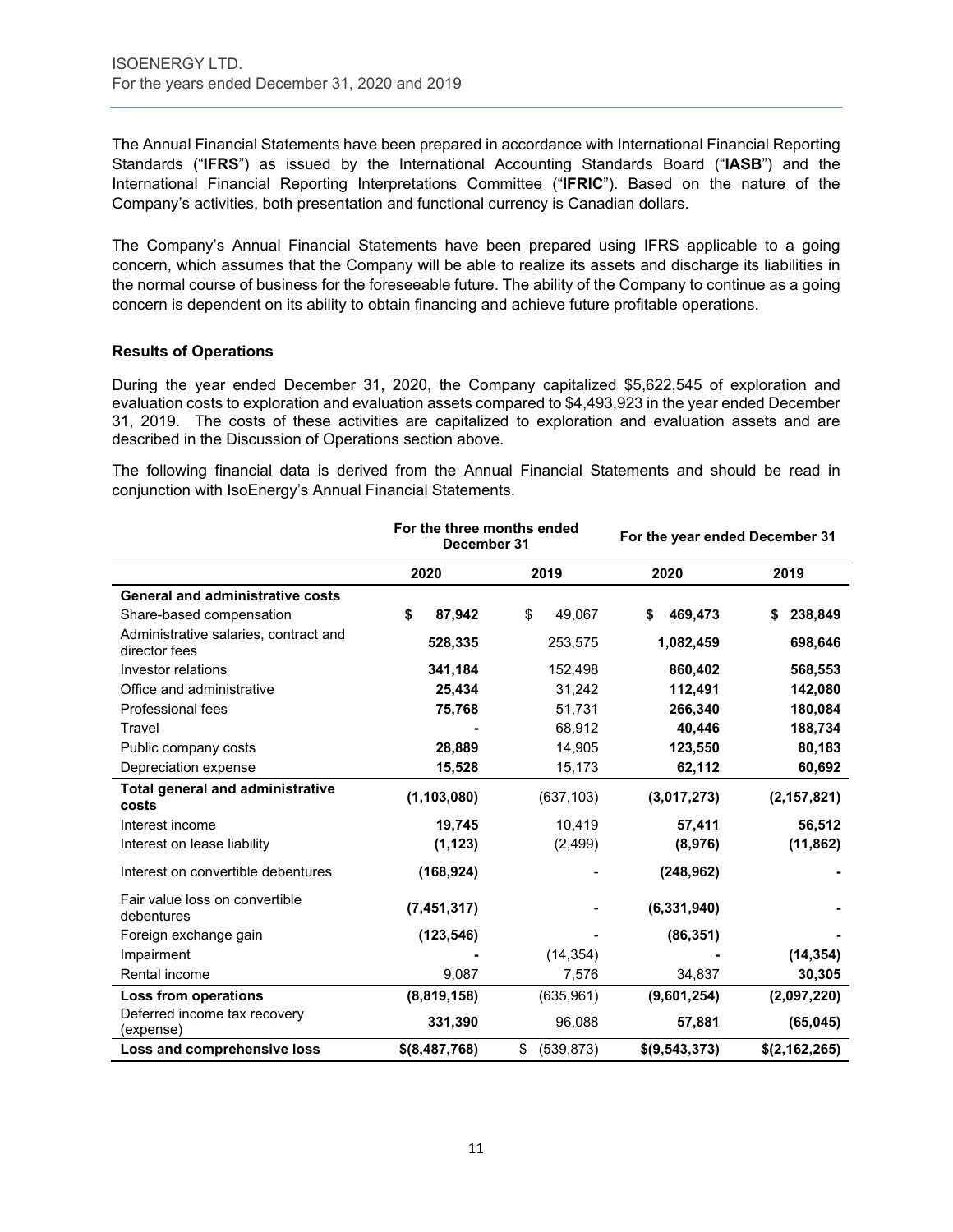During the three months and year ended December 31, 2020, the Company recorded a loss of \$8,487,768 and \$9,543,373, respectively compared to losses \$539,873 and \$2,162,265 in the three months and year ended December 31, 2019. The increased loss was predominantly the result of the fair value loss on the Debentures that were issued in August 2020.

#### **General and administrative costs**

Share-based compensation charged to the statement of net income (loss) and comprehensive income (loss) was \$87,942 and \$469,473 in the three months and year ended December 31, 2020, respectively, compared to \$49,067 and \$238,849 in the three months and year ended December 31, 2019, respectively. The share-based compensation expense is a non-cash charge calculated using the graded vesting method of the Black-Scholes values. Stock options granted to directors, consultants and employees vest over two years with the corresponding share-based compensation expense being recognized over this period. Variances in share-based compensation expense are expected from period to period depending on many factors, including whether options are granted in a period and whether options have fully vested or have been cancelled in a period. In the year ended December 31, 2020 there were 2,510,000 options granted compared to 100,000 options granted in the year ended December 31, 2019.

Administrative salaries, contracts and directors' fees at \$528,335 and \$1.082,459 for the three months and year ended December 31, 2020, respectively were higher than the three months and year ended December 31, 2019 which were \$253,575 and \$698,646, respectively. The increase is due to a change in allocation of salaries from exploration and evaluation to general and administrative costs to reflect the activities, an increase in the number of employees and higher annual bonuses due to the strong performance by the Company.

Investor relations expenses were \$341,184 and \$860,402 for the three months and year ended December 31, 2020, respectively, compared to \$152,498 and \$568,553 in the three months and year ended December 31, 2019 and related primarily to costs incurred in communicating with existing and potential shareholders and marketing. The costs were higher in the year ended December 31, 2020 due to increased marketing undertaken in Europe and a digital marketing campaign.

Office and administrative expenses were \$25,434 and \$112,491 for the three months and year ended December 31, 2020, respectively compared to \$31,242 and \$142,080 in the three months and year ended December 31, 2019, and consisted of office operating costs, Part XII.6 tax, and other general administrative costs. Other general administrative expenses included communication, professional membership dues, donations, bank charges and staff training. The decrease was due to a decrease in the Part XII.6 tax which was \$nil, in both the three months and year ended December 31, 2020, compared to \$837 and \$24,970 in the three months and year ended December 31, 2019, respectively and relates to a tax on flow through funds raised in the prior year but not yet spent. In July 2020, the federal government announced relief on the timing of spending of flow through funds including a one-year deferral on spending flow through funds raised in 2019 and 2020. In addition, the requirement to calculate and pay Part XII.6 tax will also be deferred one year, and therefore the no Part XII.6 tax was recorded in the year ended December 31, 2020.

Professional fees were \$75,768 and \$266,340 for the three months and year ended December 31, 2020, respectively, compared to \$51,731 and \$180,084 for the three months and year ended December 31, 2019, respectively. Professional fees consisted of legal fees related to the Company's business development activities, as well as accounting and tax fees related to regulatory filings. Professional fees were higher in 2020 due primarily to the issuance of the Debentures as well as other opportunities the Company is undertaking.

Travel expenses were \$nil and \$40,446 for the three months and year ended December 31, 2020, respectively, compared to \$68,912 and \$188,734 in the three months and year ended December 31, 2019, respectively. Travel expenses relate to business development and general corporate activities and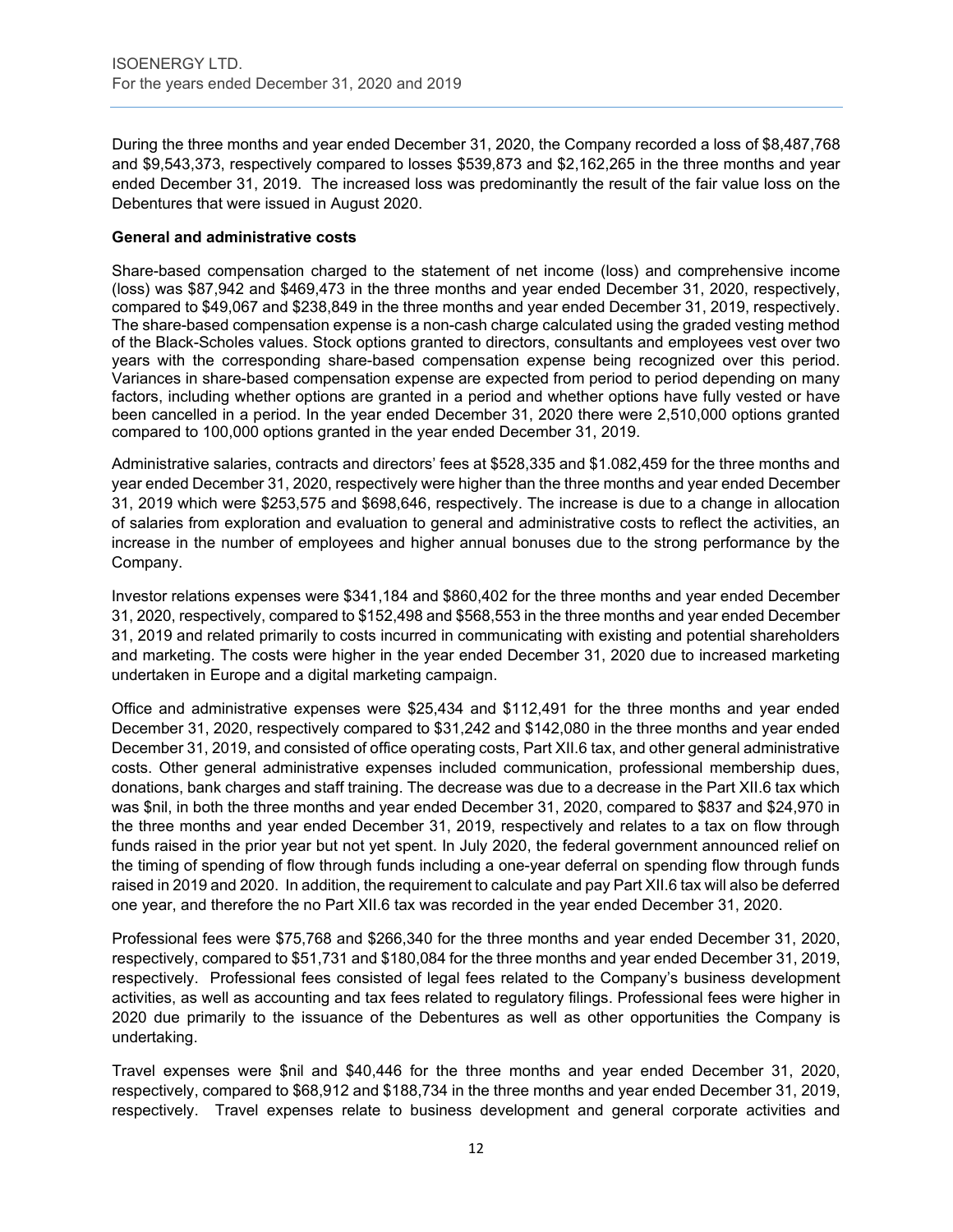amounts vary depending on projects and activities being undertaken. Travel has been significantly reduced due to the COVID-19 pandemic.

Public company costs were \$28,889 and \$123,550 for the three months and year ended December 31, 2020, respectively compared to \$14,905 and \$80,183 in the three months and year ended December 31, 2019, respectively, and consisted primarily of costs associated with the Company's continuous disclosure obligations, listing fees, transfer agent costs, press releases and other shareholder communications. Costs were higher in the year ended December 31, 2020 due to fees associated with the Debentures and an increase in press releases.

Depreciation expense was \$15,528 and \$62,112 in the three months and year ended December 31, 2020, respectively compared to \$15,173 and \$60,692 in the three months and year ended December 31, 2019, respectively, and relates primarily to the right-of-use asset, which is an office lease that was valued at \$259,512 on adoption of IFRS 16 and is being depreciated over the life of the lease.

#### **Other items**

The Company recorded interest income of \$19,745 and \$57,411 in the three months and year ended December 31, 2020, respectively, compared to \$10,419 and \$56,512 in the three months and year ended December 31, 2019, respectively, which represents interest earned on cash balances. The amounts were higher in the three months ended and year ended December 31, 2020 due to an increase in cash from financing activities in the quarter, partially offset by lower interest rates.

Interest expense on lease liability was \$1,123 and \$8,976 for the three months and year ended December 31, 2020, respectively, compared to \$2,499 and \$11,862 in the three months and year ended December 31, 2019, respectively, and relates to the lease liability.

Interest expense on Debentures was \$168,924 and \$248,962 in the three months and year ended December 31, 2020, respectively, compared to \$nil in each of the three months and year ended December 31, 2019, and relates to the interest owing on the Debentures which were issued on August 18, 2020. The Debentures bear interest of 8.5% per annum. The interest was paid December 31, 2020, with 6% settled in cash of \$174,114 (US\$135,021) and 2.5% or \$74,848 (US\$56,259) settled in 40,026 common shares in the Company.

The fair value of the Debentures on December 31, 2020 was \$14,033,992 compared to \$7,629,586 at inception on August 18, 2020. This resulted in a fair value loss on Debentures of \$7,451,317 and \$6,331,940 in the three months and year ended December 31, 2020, respectively, compared to \$nil in each of the three months and year ended December 31, 2019. The Company's Debentures are classified as measured at fair value through profit and loss. In accordance with IFRS 9 – Financial Instruments, the part of a fair value change due to an entity's own credit risk is presented in other comprehensive income (loss). The fair value of the Debentures on issuance date was determined to be \$7,629,586, which is gross proceeds received of \$7,902,000 (US\$6,000,000), net of the 3% establishment fee of \$272,414 (US\$180,000) paid to the Debentureholders through the issuance of 219,689 common shares. The value of the Debentures changed in the period since issuance to December 31, 2020 due primarily to the increase in the share price from \$1.24 to \$1.87 and other market inputs as set out below. As of December 31, 2020, the time to maturity of the Debentures was 4.6 years. The following assumptions were used to estimate the fair value of the Debentures: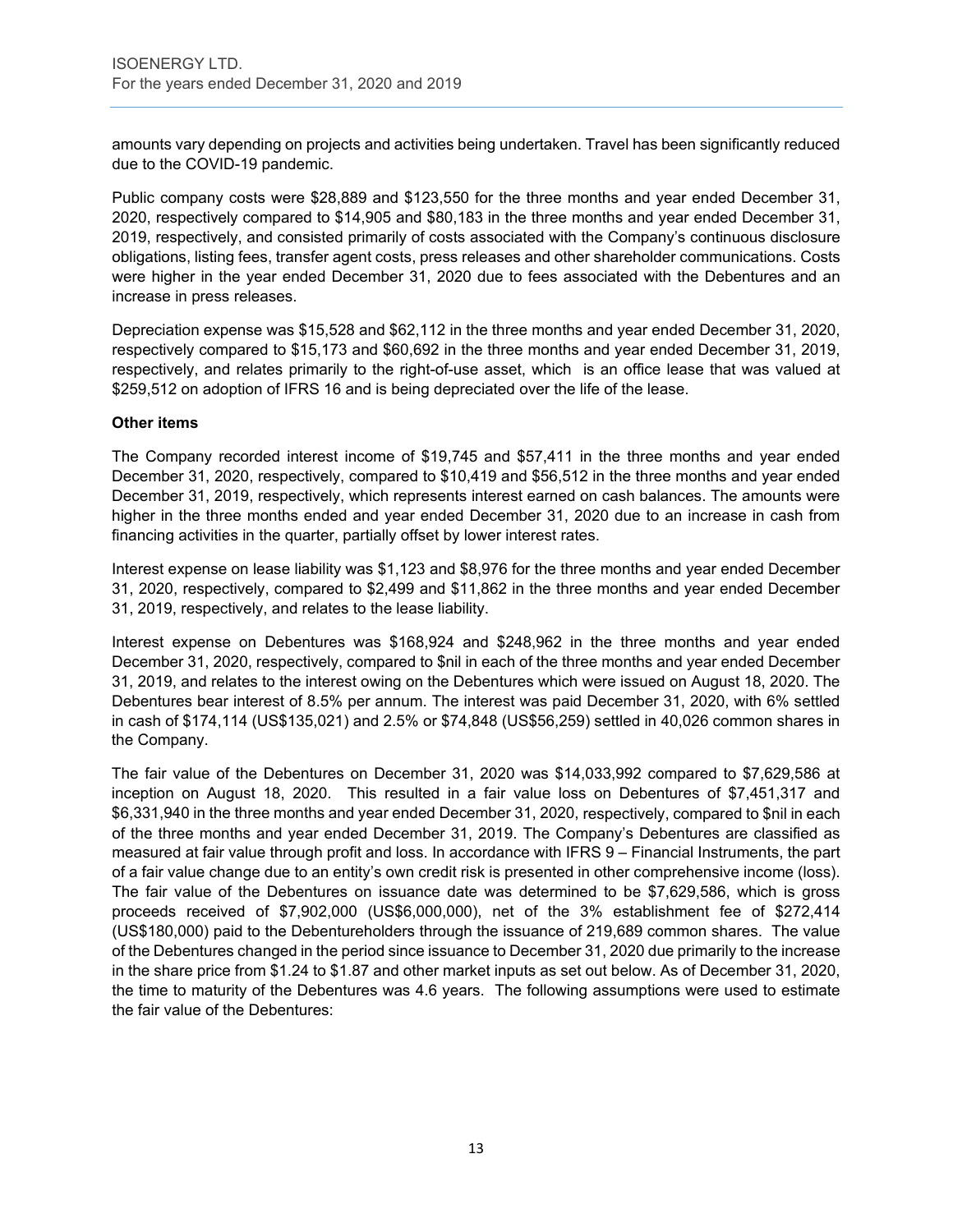|                                       | August 18, 2020 | December 31, 2020 |
|---------------------------------------|-----------------|-------------------|
| Expected stock price volatility       | 48%             | 46%               |
| Expected life                         | 5 years         | 4.6 years         |
| Risk free interest rate               | 0.76%           | 0.79%             |
| Expected dividend yield               | $0.00\%$        | $0.00\%$          |
| Credit spread                         | 22.80%          | 21.70%            |
| Underlying share price of the Company | \$1.24          | 1.87<br>\$.       |
| Conversion price                      | 0.88<br>\$      | 0.88<br>\$        |
| Exchange rate (C\$:US\$)              | 1.3168          | 1.2725            |

The foreign exchange loss was \$123,546 and \$86,351 in of the three months and year ended December 31, 2020, respectively, compared to \$nil in each of the three months and year ended December 31, 2019, and relates to exchange movements on United States dollars held by the Company. The Company received US dollars on the issue of the Debentures on August 18, 2020. The majority was converted to Canadian dollars but enough was held in US dollars to cover future interest as well as other US dollar payments. The foreign exchange loss was due to the stronger Canadian dollar compared to the US dollar.

IsoEnergy recognized rental income of \$9,087 and \$34,837 in the three months and year ended December 31, 2020, respectively, compared to \$7,576 and \$30,305 in the three months and year ended December 31, 2019, respectively. The Company leases a portion of its office space to another company.

In the year ended December 31, 2019 the Company recorded an impairment of \$14,354 for mineral properties it elected to let lapse.

The Company raises some of its funds through the issuance of flow-through shares. Based on Canadian tax law, the Company is required to spend this amount on eligible exploration expenditures by December 31 of the year after the shares are issued. The premium received for each flow-through share, which is the price received for the flow-through share in excess of the market price of an ordinary share, is recorded as a flow-through share premium liability. The liability is subsequently reduced when the required exploration expenditures are made, and accordingly, a recovery of flow-through premium is then recorded as a deferred tax benefit. As of December 31, 2020, the Company has fulfilled its spending obligations related to its flow through shares issued prior to 2020 and has a spending obligation of \$4,000,000 related to flow-through funds raised in the fourth quarter of 2020, which must be spent prior to December 31, 2022.

The Company records a deferred tax recovery or expense which is comprised of a recovery on losses recognized in the period and the release of flow-through share premium liability which is offset by the renunciation of flow-through share expenditures to shareholders. In the three months and year ended December 31, 2020, this resulted in a recovery of \$331,390 and \$57,881, respectively compared to a recovery of \$96,088 in the three months ended December 31, 2019 and an expense of \$65,045 in the year ended December 31, 2019, respectively. In the three months and year ended December 31, 2020 the Company renounced flow-through share expenditures of \$nil and \$3,416,939, respectively, compared to \$347,957 and \$4,123,501 in the three months and year ended December 31, 2019, respectively. The high income tax recovery in the three months ended December 31, 2020 is due to higher administrative costs, interest expense and foreign exchange loss in the fourth quarter of 2020.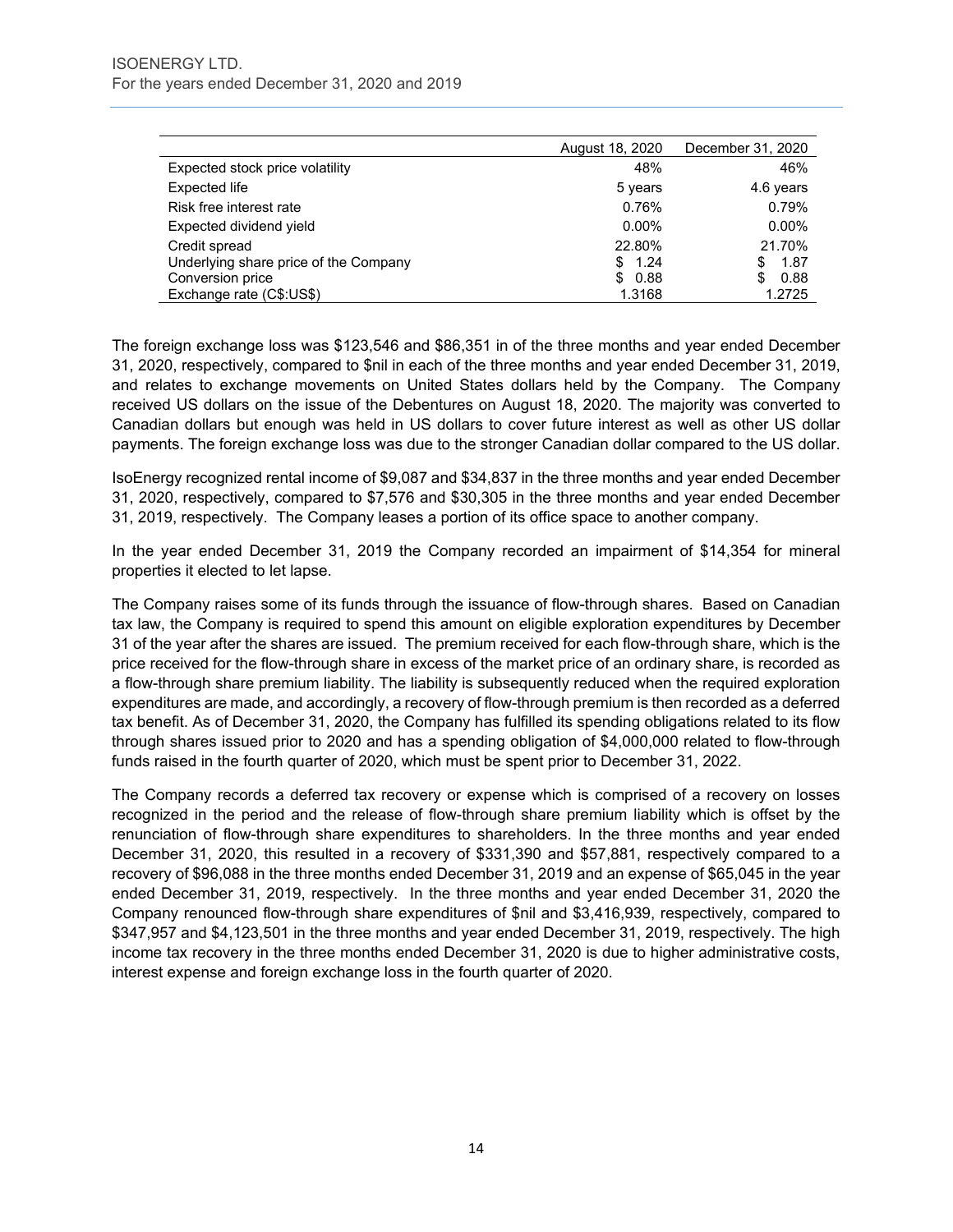|                                                 | 2020              | 2019              |
|-------------------------------------------------|-------------------|-------------------|
|                                                 |                   |                   |
| Loss from operations                            | \$<br>(9,601,254) | \$<br>(2,097,220) |
| Statutory rate                                  | 27%               | 27%               |
| Expected tax recovery                           | \$<br>(2,592,339) | \$<br>(566, 249)  |
| Permanent differences:                          |                   |                   |
| Share-based compensation                        | 126,758           | 64,489            |
| Convertible debt                                | 1,709,624         |                   |
| Other                                           | 3.721             | 8,862             |
| Release of flow-through share premium liability | (227, 522)        | (556,210)         |
| Flow-through renunciation                       | 921,877           | 1,114,153         |
| Income tax recovery                             | \$<br>(57, 881)   | \$<br>65,045      |

A reconciliation of income taxes at statutory rates with the reported income taxes for the year ended December 31, 2020 and 2019 is as follows:

# **Financial Position**

The following financial data is derived from the Annual Financial Statements and should be read in conjunction with IsoEnergy's Annual Financial Statements.

|                                   | December 31, 2020 |     | December 31, 2019 |    | December 31, 2018 |
|-----------------------------------|-------------------|-----|-------------------|----|-------------------|
| Exploration and evaluation assets | \$53,731,796      |     | \$47,966,888      |    | \$43,473,242      |
| <b>Total assets</b>               | \$68,223,460      |     | \$55,004,153      |    | \$50,070,779      |
| Total current liabilities         | 305.395<br>S      | S   | 649.602           | S  | 816,756           |
| Total non-current liabilities     | \$14,830,474      | S   | 867.552           | S  | 199,366           |
| Working capital (1)               | \$13,994,556      | S.  | 6,373,779         | \$ | 6,293,701         |
| Cash dividends declared per share |                   | Nil | Nil               |    | Nil               |

(1) Working capital is defined as current assets less accounts payable and accrued liabilities and the current portion of the lease liability. The working capital at December 31, 2020 and December 31, 2019 is after deducting the current lease liability of \$66,745 related to the adoption of IFRS 16 which was not on the balance sheet in periods prior to adoption of IFRS 16 on January 1, 2019.

During the year ended December 31, 2020, the Company capitalized \$5,764,908 of exploration and evaluation costs, which includes acquisition costs of \$142,363 compared to \$4,493,646 in the year ended December 31, 2019, which includes \$4,493,923 of exploration costs, \$14,077 of acquisition costs and \$14,354 of impairment charges. See "Discussion of Operations" above.

#### **SUMMARY OF QUARTERLY RESULTS**

The following information is derived from the Company's Interim and Annual financial statements prepared in accordance with IFRS for the annual and IFRS applicable to interim financial reporting including IAS 34 for the interim periods. The information below should be read in conjunction with the Company's Interim and Annual financial statements for each of the past seven quarters.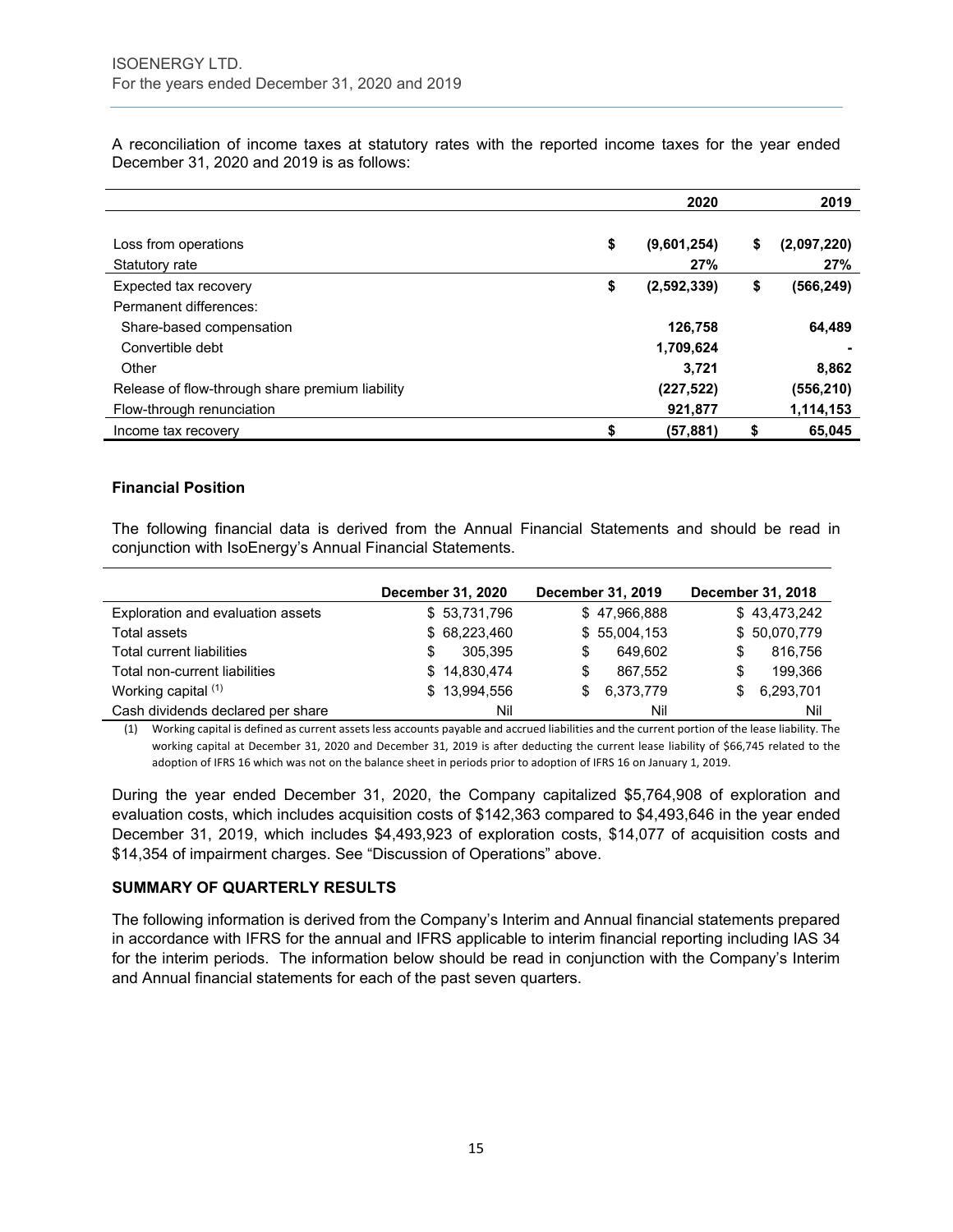|                                                      | Dec. 31,<br>2020 | Sept.<br>30, 2020 | <b>June 30.</b><br>2020 | Mar. 31.<br>2020 | Dec. 31.<br>2019 | Sept. 30,<br>2019 | <b>June 30.</b><br>2019 | Mar. 31.<br>2019 |
|------------------------------------------------------|------------------|-------------------|-------------------------|------------------|------------------|-------------------|-------------------------|------------------|
| Revenue                                              | Nil              | Nil               | Nil                     | Nil              | Nil              | Nil               | Nil                     | Nil              |
| Net Income (loss)<br>Net income (loss) per<br>share: | (\$8,487,768)    | \$351.334         | (S472.175)              | (\$934,763)      | ( \$539, 8730)   | $($ \$619.010)    | $($ \$450.514 $)$       | (\$552,868)      |
| <b>Basic</b>                                         | (\$0.03)         | Nil               | (\$0.01)                | (\$0.01)         | (\$0.01)         | (\$0.01)          | (\$0.01)                | $(\$0.01)$       |
| <b>Diluted</b>                                       | (\$0.03)         | (\$0.01)          | (\$0.01)                | (\$0.01)         | (\$0.01)         | (\$0.01)          | (\$0.01)                | (\$0.01)         |

Consistent with the preparation and presentation of the Annual Financial Statements, these unaudited quarterly results are presented in Canadian dollars.

IsoEnergy does not derive any revenue from its operations. Its primary focus is the acquisition, exploration and evaluation of mineral properties. As a result, the loss per period has fluctuated depending on the Company's activity level and periodic variances in certain items. Quarterly periods are therefore not comparable. In the third quarter of 2020, the Company issued the Debentures which are accounted for as measured at fair value through profit and loss. This resulted in a fair value loss of \$7,451,317 in the three months ended December 31, 2020.

#### **LIQUIDITY AND CAPITAL RESOURCES**

IsoEnergy has no revenue-producing operations, earns only minimal interest income on cash, and is expected to have recurring operating losses. As at December 31, 2020, the Company had an accumulated deficit of \$18,566,260.

As at the date of this MD&A, the Company has approximately \$14.1 million in cash and \$13.0 million in working capital.

On August 18, 2020, the Company issued the Debentures raising gross proceeds of US\$6 million. The funds raised positions the Company to continue its planned exploration and development activities at the Larocque East Project and planned pre-development activities, while maintaining current corporate capacity, which includes wages, consulting fees, professional fees, costs associated with the Company's office in Vancouver and fees and expenditures required to maintain all of its tenements.

The ability of the Company to continue as a going concern is dependent on its ability to obtain financing and achieve future profitable operations.

In June 2020, the Government of Saskatchewan announced amendments to *The Mineral Tenure Registry Regulations* that grant relief to the mining sector in response to impacts from the COVID-19 pandemic, which includes waiving expenditure requirements for the current term and subsequent 12 months for mineral claims and leases that were active on March 18, 2020, State of Emergency declaration date. The Company's properties are in good standing with the applicable governmental authority until between August, 2021 and August, 2042 and the Company does not have any contractually imposed expenditure requirements.

Management will determine whether to accept any offer to finance weighing such things as the financing terms, the results of exploration, the Company's share price at the time and current market conditions, among others. Circumstances that could impair the Company's ability to raise additional funds include general economic conditions, the price of uranium and the other factors set forth under "Risk Factors" below and above under "Industry and Economic Factors that May Affect the Business". A failure to obtain financing as and when required could require the Company to further reduce its exploration and corporate activity levels.

The Company has not paid any dividends and management does not expect that this will change in the near future.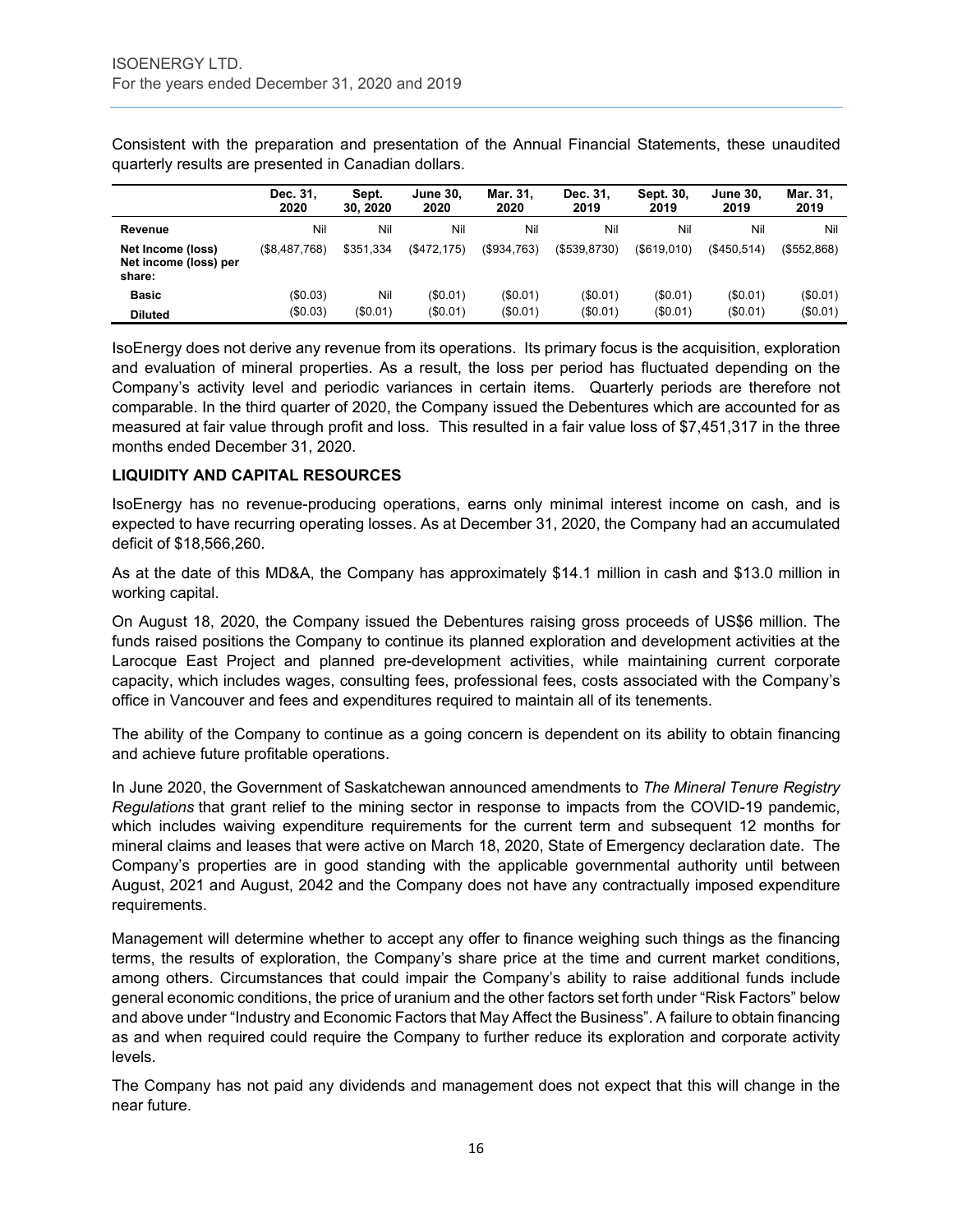Working capital is held almost entirely in cash, significantly reducing any liquidity risk of financial instruments held by IsoEnergy.

#### **OFF-BALANCE SHEET ARRANGEMENTS**

The Company had no off-balance sheet arrangements as at December 31, 2020 or as at the date hereof.

#### **TRANSACTIONS WITH RELATED PARTIES**

Except as noted below, the only transactions between the Company and related parties are transactions between the Company and its key management personnel. Key management personnel include those persons having authority and responsibility for planning, directing and controlling the activities of the Company as a whole. The Company has determined that key management personnel consist of executive and non-executive members of the Company's Board of Directors and corporate officers.

Remuneration attributed to key management personnel is summarized as follows:

| Year ended December 31, 2020                                | <b>Short term</b><br>compensation | Share-based<br>compensation | Total       |
|-------------------------------------------------------------|-----------------------------------|-----------------------------|-------------|
| Expensed in the statement of loss and<br>comprehensive loss | 846,197                           | 400.851<br>s.               | \$1,247,048 |
| Capitalized to exploration and evaluation assets            | 551.727                           | 81.684                      | 633,411     |
|                                                             | \$1,397,924                       | 482,535                     | \$1,880,459 |

| Year ended December 31, 2019                                | <b>Short term</b><br>compensation | Share-based<br>compensation |         | Total     |
|-------------------------------------------------------------|-----------------------------------|-----------------------------|---------|-----------|
| Expensed in the statement of loss and<br>comprehensive loss | 635.860                           | \$.                         | 178.552 | 814.412   |
| Capitalized to exploration and evaluation assets            | 520.490                           |                             | 59.257  | 579,747   |
|                                                             | 1,156,350                         |                             | 237,809 | 1,394,159 |

As of December 31, 2020, \$47,000 (December 31, 2019 – \$34,500) was included in accounts payable and accrued liabilities owing to directors and officers for compensation.

On August 10, 2020, NexGen acquired 4,411,764 common shares of the Company. On December 9, 2019, NexGen acquired 7,371,858 Units of the Company. NexGen also holds 3,685,929 warrants with an exercise price of \$0.60 that expire on December 6, 2021.

Up until March 31, 2020, the Company charged office lease and administrative expenditures to ICU, a company with common directors. During the year ended December 31, 2020, office lease and administrative expenditures charged to ICU amounted to \$26,533 (2019 – \$79,600). At December 31, 2020, ICU owes IsoEnergy nil (December 31, 2019 – \$8,844). In addition, on August 7, 2020, the Company entered into the Option Agreement with ICU.

Subsequent to year end, the Chief Executive Officer resigned and was paid \$897,254 in accordance with the terms of his employment contract.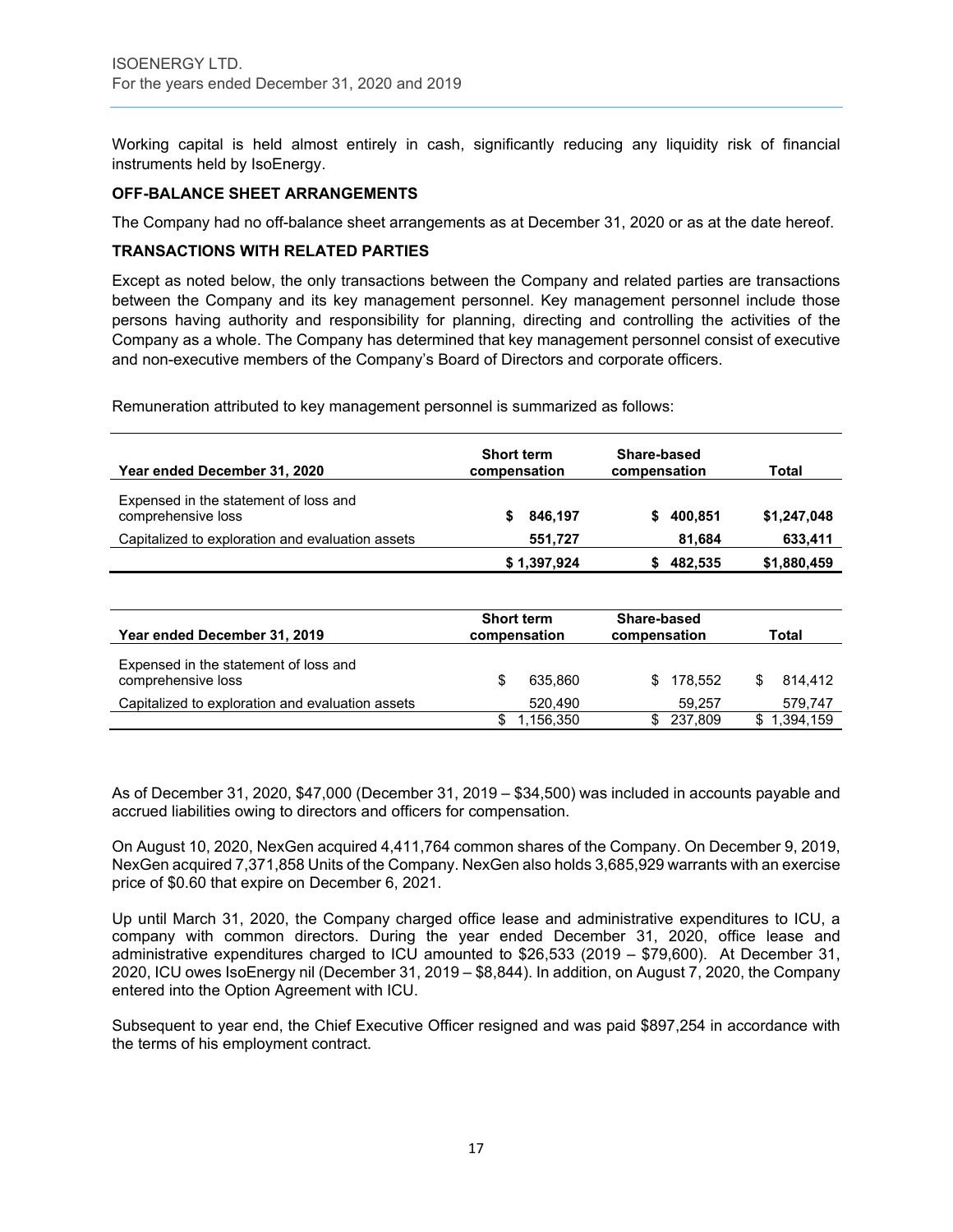# **OUTSTANDING SHARE DATA**

The authorized capital of IsoEnergy consists of an unlimited number of common shares. As of March 2, 2021, there were 95,260,777 common shares outstanding, 8,040,000 stock options outstanding and 6,533,798 warrants, each stock option and warrant entitling the holder to purchase one common share of IsoEnergy at the prices set forth below. In addition, there is the Debenture of US\$6 million which is convertible to IsoEnergy shares at \$0.88 per share.

Stock options outstanding at March 2, 2021 together and exercise price thereof are set forth below:

| Number of options | Exercise price<br>per option | Number of options<br>exercisable | Exercise price per<br>option |
|-------------------|------------------------------|----------------------------------|------------------------------|
| 3,100,000         | \$1.00                       | 3,100,000                        | \$1.00                       |
| 340,000           | \$0.57                       | 340,000                          | \$0.57                       |
| 890,000           | \$0.36                       | 890,000                          | \$0.36                       |
| 1,160,000         | \$0.42                       | 1,160,000                        | \$0.42                       |
| 1,550,000         | \$0.385                      | 988,334                          | \$0.385                      |
| 750,000           | \$1.19                       | 233,333                          | \$1.19                       |
| 250,000           | \$2.44                       | 83,333                           | \$2.44                       |
| 8.040.000         | \$0.77                       | 6.795.000                        | \$0.73                       |

Warrants outstanding at March 2, 2021 together with the exercise price thereof are set forth below:

|                    | Exercise price per |                   |
|--------------------|--------------------|-------------------|
| Number of warrants | share              | Expiry Date       |
| 4,028,429          | \$0.60             | December 6, 2021  |
| 5.447              | \$0.45             | December 3, 2021  |
| 2,337,760          | \$0.60             | April 19, 2021    |
| 162,162            | \$1.48             | December 22, 2022 |
| 6,533,798          | 0.62               |                   |

The preparation of the financial statements requires management to make judgments, estimates and assumptions that affect the reported amounts of assets, liabilities, and contingent liabilities at the date of the financial statements and the reported amounts of revenues and expenses during the reporting period. Estimates and assumptions are continuously evaluated and are based on management's experience and other factors, including expectations of future events that are believed to be reasonable in the circumstances. Uncertainty about these judgments, estimates and assumptions could result in outcomes that require a material adjustment to the carrying amount of the asset or liability affected in future periods.

# **CRITICAL ACCOUNTING ESTIMATES**

Information about significant areas of estimation uncertainty considered by management in preparing the financial statements is as follows:

i. Impairment

At the end of each financial reporting period, the carrying amounts of the Company's non-financial assets are reviewed to determine whether there is any indication that an impairment loss or reversal of previous impairment should be recorded. Where such an indication exists, the recoverable amount of the asset is estimated to determine the extent of the impairment, if any. With respect to exploration and evaluation assets, the Company is required to make estimates and judgments about future events and circumstances and whether the carrying amount of exploration assets exceeds its recoverable amount. Recoverability depends on various factors, including the discovery of economically recoverable reserves, the ability of the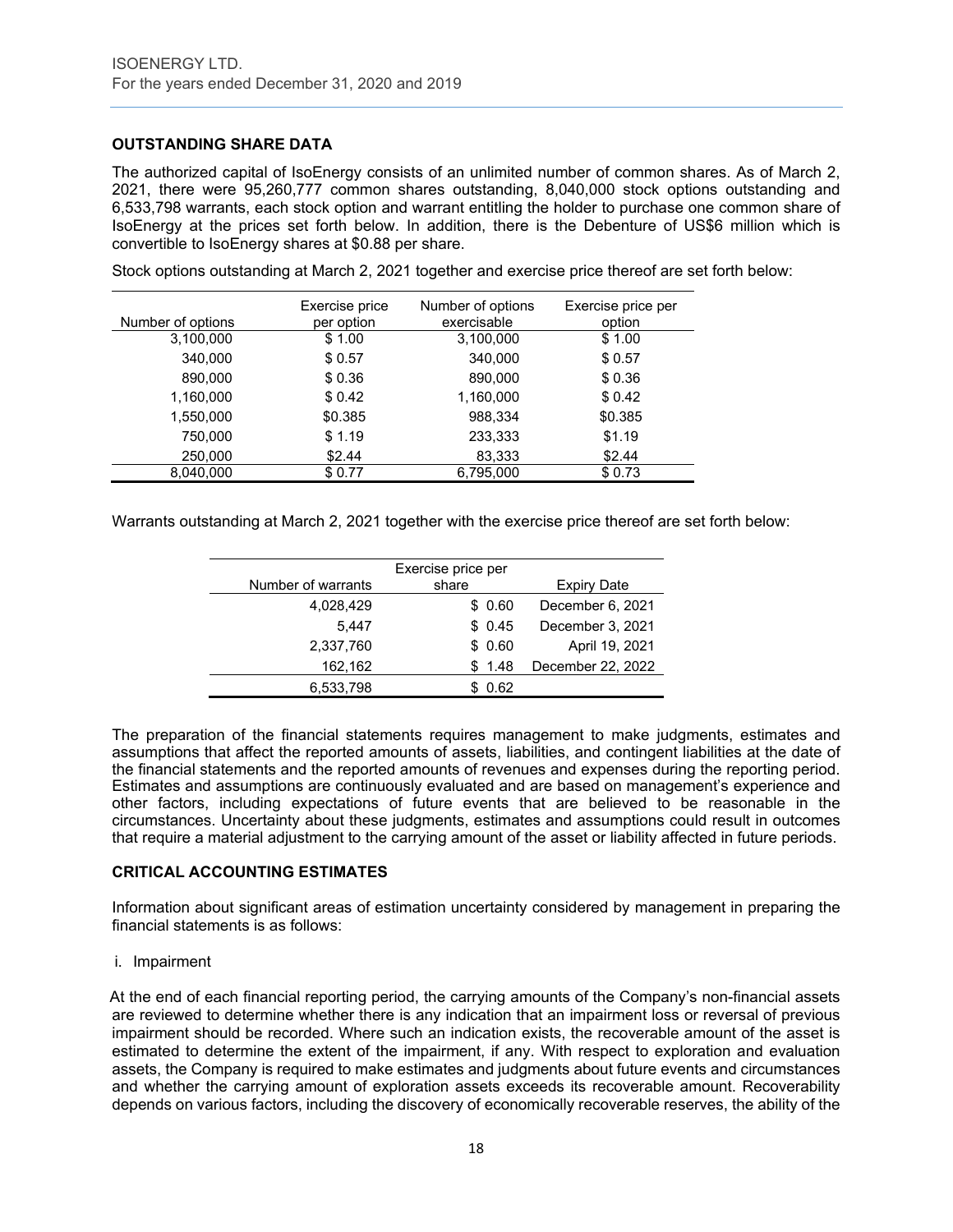Company to obtain the necessary financing to complete the development and upon future profitable production or proceeds from the disposition of the exploration and evaluation assets themselves. Additionally, there are numerous geological, economic, environmental and regulatory factors and uncertainties that could impact management's assessment as to the overall viability of its properties or its ability to generate future cash flows necessary to cover or exceed the carrying value of the Company's exploration and evaluation assets.

#### ii. Share-based payments

The Company uses the Black-Scholes option pricing model to determine the fair value of options to calculate share-based payment expenses. The Black-Scholes model involves six key inputs to determine the fair value of an option: risk-free interest rate, exercise price, market price at date of issue, expected dividend yield, expected life, and expected volatility. Certain of the inputs are estimates that involve considerable judgment and are, or could be, affected by significant factors that are out of the Company's control. The Company is also required to estimate the future forfeiture rate of options based on historical information in its calculation of share-based payment expense. Refer to Note 12 for further details.

In situations where equity instruments are issued to settle amounts due or for goods or services received by the entity the transaction is measured at the fair value of the goods or services received unless that fair value cannot be estimated reliably, in which case the good or services received and corresponding increase in equity are measured at the fair value of the equity instrument issued. The significant share-based payment transactions are listed in note 12.

#### iii. Convertible debentures

The Company uses a model based on a system of two coupled Black-Scholes equations to determine the fair value of the convertible debentures. This model involves five key inputs to determine the fair value of the convertible debentures: risk-free interest rate, credit spread, market price at valuation date, expected dividend yield and expected volatility. Certain of the inputs are estimates that involve considerable judgment and are or could be affected by significant factors that are out of the Company's control. Refer to Note 9 for further details.

Information about significant areas of judgment exercised by management in preparing these financial statements is as follows:

#### iv. Going concern

The Company's management has made an assessment of the Company's ability to continue as a going concern and is satisfied that the Company has the resources to continue its business for the foreseeable future. Furthermore, management is not aware of any material uncertainties that may cast significant doubt upon the Company's ability to continue as a going concern. Therefore, the financial statements continue to be prepared on a going concern basis.

#### v. Exploration and evaluation expenditures

The application of the Company's accounting policy for exploration and evaluation expenditures requires judgment to determine if indicators of impairment exists and whether future economic benefits are likely from either future exploitation or sale, or whether activities have not reached a stage which permits a reasonable assessment of the existence of mineral reserves or resources. The determination of mineral reserves and resources is itself an estimation process that requires varying degrees of uncertainty depending on how the resources are classified.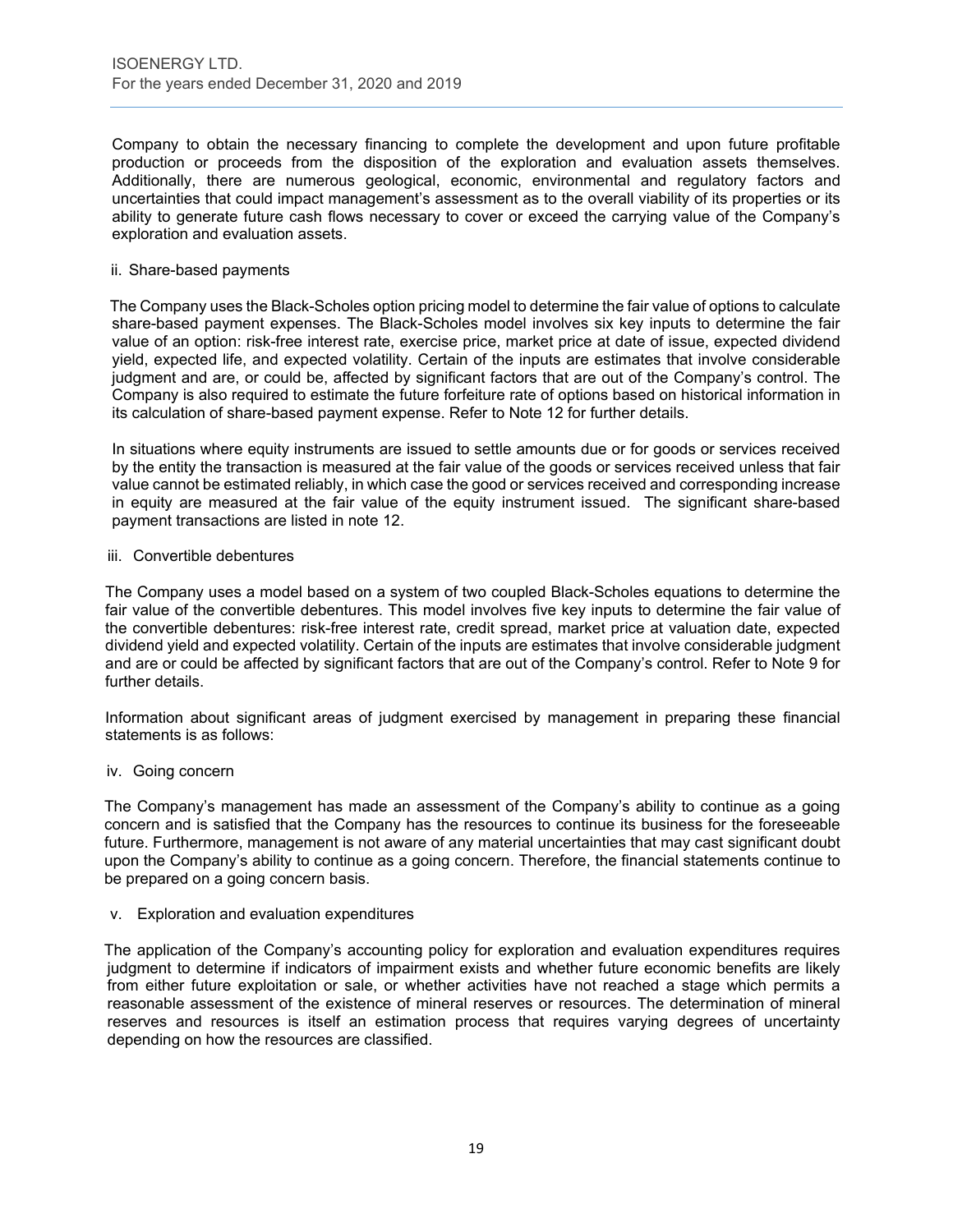# **CAPITAL MANAGEMENT**

The Company manages its capital structure and adjusts it, based on the funds available to the Company, in order to support the acquisition, exploration and evaluation of assets. The Board does not impose quantitative return on capital criteria for management, but rather relies on the expertise of the Company's management to sustain the future development of the business.

In the management of capital, the Company considers all types of equity and is dependent on third party financing, whether through debt, equity, or other means. The properties in which the Company currently has an interest are in the exploration stage. As such the Company, has historically relied on the equity markets to fund its activities. The Company will continue to assess new properties and seek to acquire an interest in additional properties if it determines that there is sufficient geologic or economic potential and if it has adequate financial resources to do so.

Although the Company has been successful in raising funds to date, there is no assurance that the Company will be successful in obtaining required financing in the future or that such financing will be available on terms acceptable to the Company.

Management reviews its capital management approach on an ongoing basis and believes that this approach, given the relative size of the Company, is reasonable. The Company is not subject to externally imposed capital requirements. There were no changes in the Company's approach to capital management during the period.

#### **FINANCIAL INSTRUMENTS**

The Company's financial instruments consist of cash, amounts receivable, accounts payable and accrued liabilities and convertible debentures.

The fair values of the Company's financial instruments approximate their carrying value, due to their shortterm maturities or liquidity. The Company's cash and amounts receivable are initially recorded at fair value and subsequently at amortized cost with accrued interest recorded in accounts receivable.

#### **Fair Value Measurement**

The Company classifies the fair value of financial instruments according to the following hierarchy based on the amount of observable inputs used to value the instrument:

- Level 1 quoted prices in active markets for identical assets or liabilities.
- Level 2 inputs other than quoted prices included in Level 1 that are observable for the asset or liability, either directly (i.e. as prices) or indirectly (i.e. derived from prices).
- Level 3 inputs for the asset or liability that are not based on observable market data.

The fair values of the Company's cash and cash equivalents amounts receivable and accounts payable and accrued liabilities approximate their carrying value, due to their short-term maturities or liquidity.

The Debentures are re-measured at fair value at each reporting date with any change in fair value recognized in profit or loss, except the change in fair value that is attributable to change in credit risk is presented in other comprehensive income(loss). The Debentures are classified as Level 2.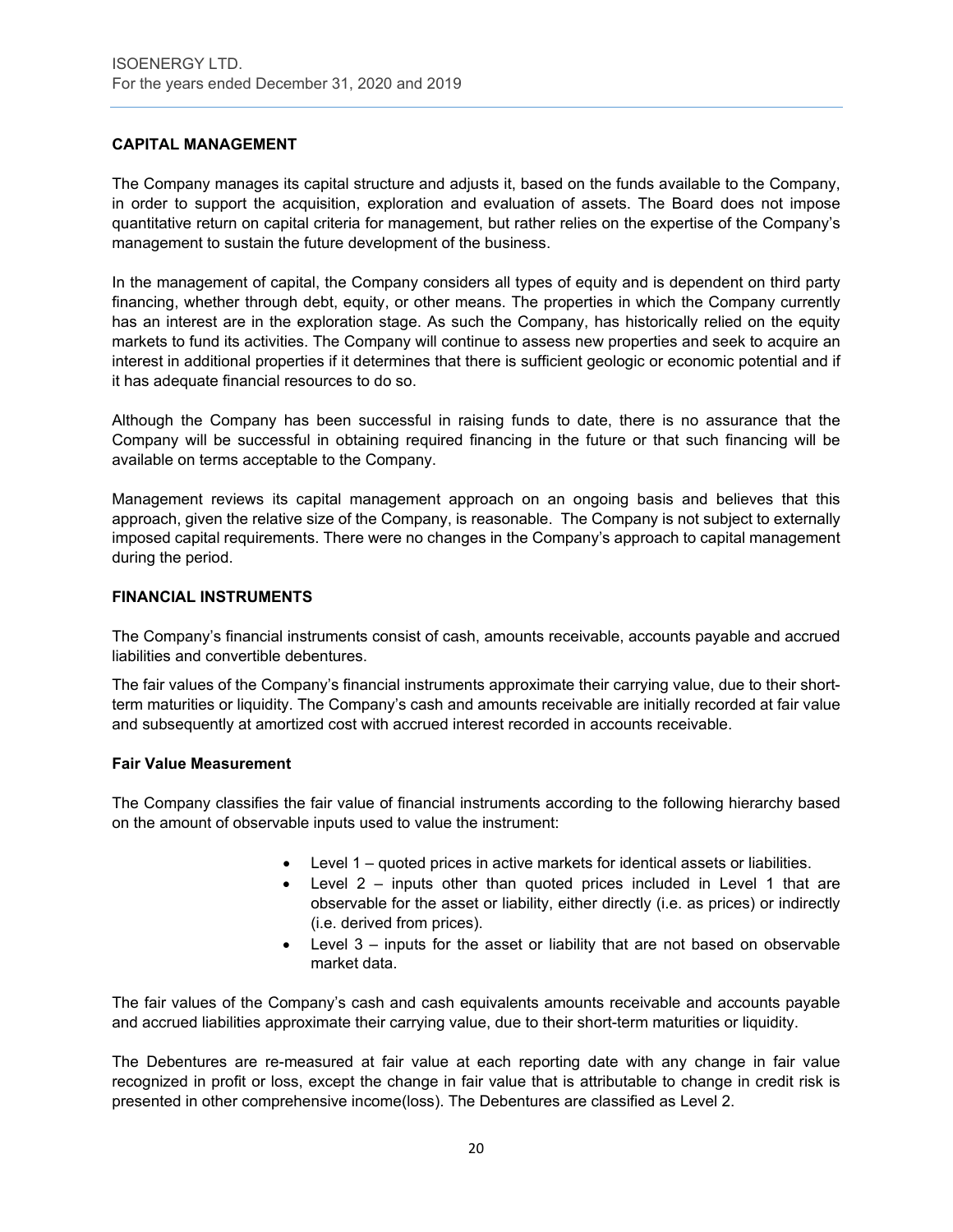# **Financial instrument risk exposure**

As at December 31, 2020, the Company's financial instrument risk exposure and impact thereof on the Company's financial instruments is summarized below:

#### (a) **Credit Risk**

Credit risk is the risk that one party to a financial instrument will fail to discharge an obligation and cause the other party to incur a financial loss. As at December 31, 2020, the Company has cash on deposit with a large Canadian bank. Credit risk is concentrated as a significant amount of the Company's cash and cash equivalents is held at one financial institution. Management believes the risk of loss to be remote. The Company's amounts receivable consists of input tax credits receivable from the Government of Canada and interest accrued on cash equivalents. Accordingly, the Company does not believe it is subject to significant credit risk.

#### (b) **Liquidity Risk**

Liquidity risk is the risk that an entity will encounter difficulty in raising funds to meet its obligations under financial instruments. The Company manages liquidity risk by maintaining sufficient cash balances. Liquidity requirements are managed based on expected cash flows to ensure that there is sufficient capital to meet short-term obligations. As at December 31, 2020, the Company had a working capital balance of \$13,994,556 including cash of \$14,034,565.

#### (c) **Market Risk**

Market risk is the risk of loss that may arise from changes in market factors such as interest rates, foreign exchange rates and commodity and equity prices.

#### (i) **Interest Rate Risk**

Interest rate risk is the risk that the future cash flows from a financial instrument will fluctuate due to changes in market interest rates. The Company holds its cash in bank accounts that earn variable interest rates. Due to the short-term nature of these financial instruments, fluctuations in market rates do not have a significant impact on the estimated fair value of the Company's cash and cash equivalent balances as of December 31, 2020. The Debentures, in an aggregate principal amount of US\$6 million, carry a fixed interest rate of 8.5% and hence, are not subject to interest rate fluctuations.

# (ii) **Foreign Currency Risk**

The functional currency of the Company is the Canadian dollar. The Company is affected by currency transaction risk and currency translation risk. Consequently, fluctuations of the Canadian dollar in relation to other currencies impact the fair value of financial assets, liabilities and operating results. Financial assets and liabilities subject to currency translation risk primarily include US dollar denominated cash and US dollar accounts payable and accrued liabilities and Debentures. The Company maintains Canadian and US dollar bank accounts in Canada.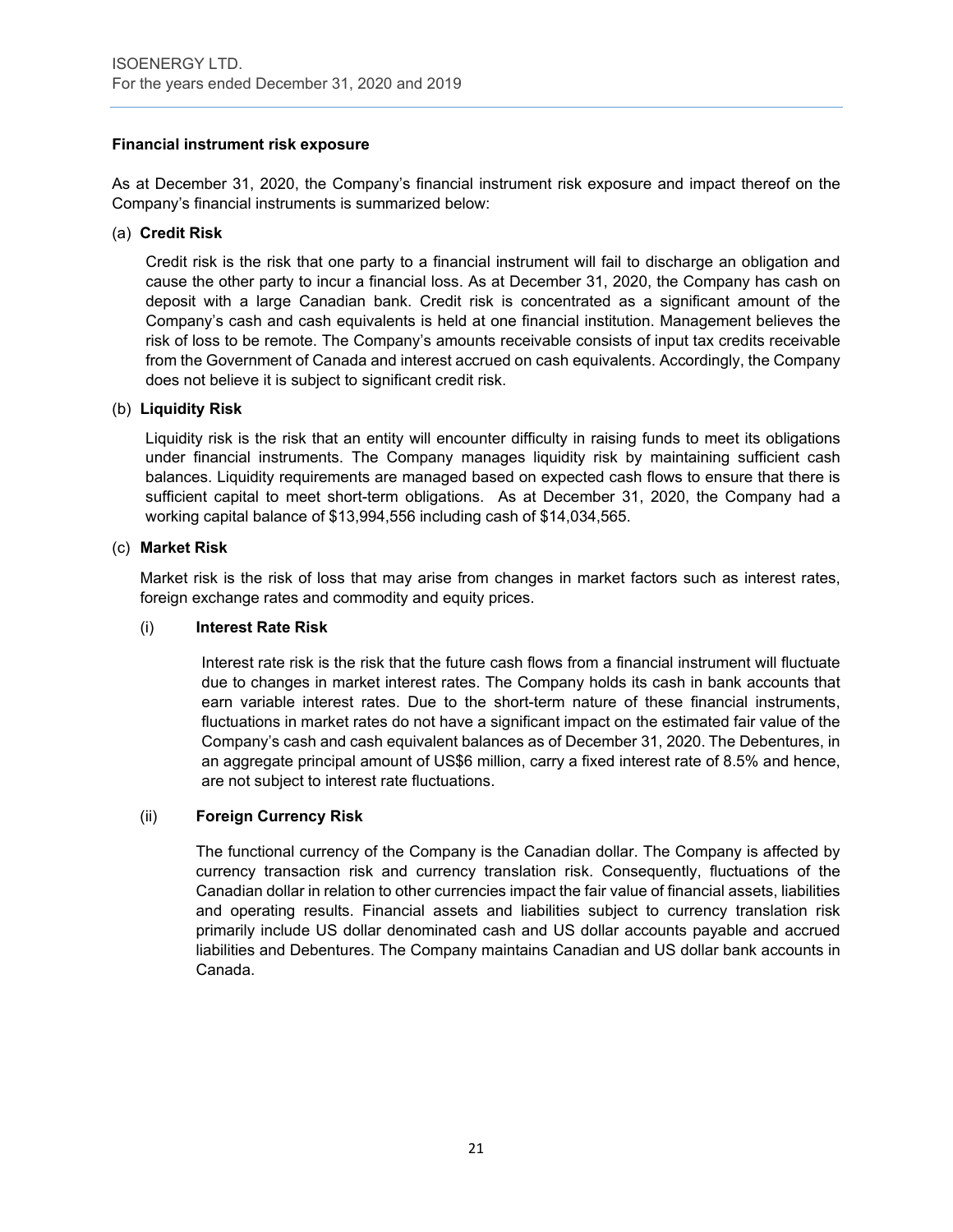The Company is exposed to foreign exchange risk on its US dollar denominated Debentures. At maturity the US\$6 million principal amount of the Debentures is due in full, and prior to then at a premium upon the occurrence of certain events, including a change of control. The Company holds sufficient US dollars to make all cash interest payments due under the Debentures until maturity but not to pay the principal amount. Accordingly, the Company is subject to risks associated with fluctuations in the Canadian/US dollar exchange rate that may make the Debentures more costly to repay.

# (iii) **Price Risk**

The Company is exposed to price risk with respect to commodity and equity prices. Equity price risk is defined as the potential adverse impact of movements in individual equity prices or general movements in the level of the stock market on the Company's financial performance. Commodity price risk is defined as the potential adverse impact of commodity price movements and volatilities on financial performance and economic value. Future declines in commodity prices may impact the valuation of long-lived assets. The Company closely monitors the commodity prices of uranium, individual equity movements, and the stock market.

#### **RISK FACTORS**

The operations of the Company are speculative due to the high-risk nature of its business which is the exploration of mining properties. The primary risk factors affecting the Company are set forth below. For a comprehensive list of the risks and uncertainties facing the Company, please see "Risk Factors" in the Company's most recent annual information form and above under "Industry and Economic Factors that May Affect the Business".

#### **COVID-19**

Since March 2020, several measures have been implemented in Canada and the rest of the world in response to the increased impact from novel coronavirus (COVID-19). The Company continues to operate our business at this time. While the impact of COVID-19 is expected to be temporary and the impact on the Company in 2020 was minimal, the current circumstances are dynamic and the impacts of COVID-19 on our business operations cannot be reasonably estimated at this time and we anticipate this could have an adverse impact on our business, results of operations, financial position and cash flows in 2021.

#### **Negative Operating Cash Flow and Dependence on Third Party Financing**

The Company has no source of operating cash flow and there can be no assurance that the Company will ever achieve profitability. Accordingly, the Company is dependent on third party financing to continue exploration activities on the Company's properties, maintain capacity and satisfy contractual obligations. Accordingly, the amount and timing of expenditures depends on the Company's cash reserves and access to third party financing. Failure to obtain such additional financing could result in delay or indefinite postponement of further exploration and development of the Company's properties or require the Company to sell one or more of its properties (or an interest therein).

# **Uncertainty of Additional Financing**

As stated above, the Company is dependent on third party financing, whether through debt, equity, or other means. Although the Company has been successful in raising funds to date, there is no assurance that the Company will be successful in obtaining required financing in the future or that such financing will be available on terms acceptable to the Company. The Company's access to third party financing depends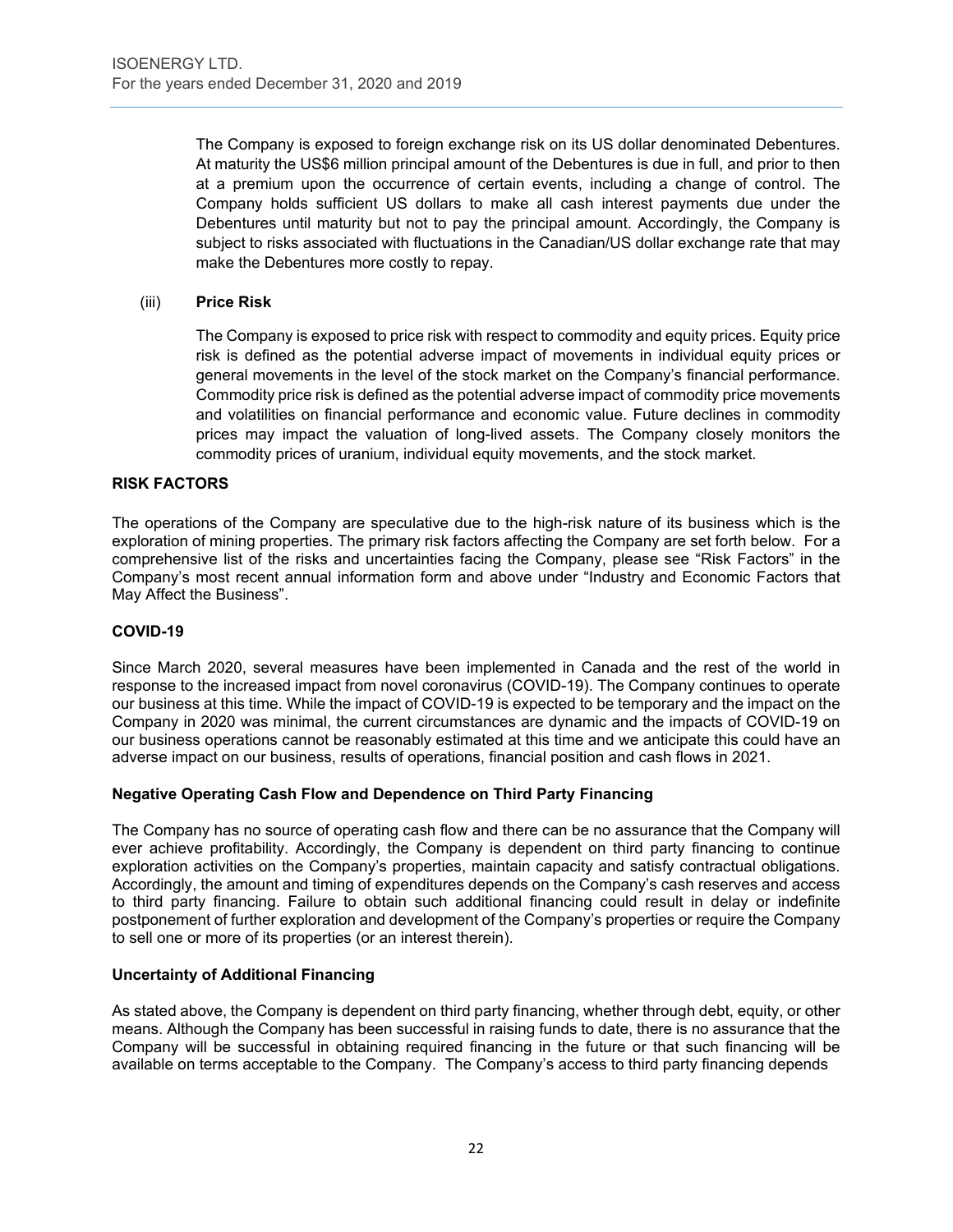on a number factors including the price of uranium, the results of ongoing exploration, a claim against the Company, a significant event disrupting the Company's business or the uranium industry generally, or other factors may make it difficult or impossible to obtain financing through debt, equity, or other means on favourable terms, or at all. As previously stated, failure to obtain such additional financing could result in delay or indefinite postponement of further exploration and development of the Company's properties or require the Company to sell one or more of its properties (or an interest therein).

#### **The Price of Uranium Price and Alternate Sources of Energy**

The price of uranium is at historically low levels and the price of the Company's securities is highly sensitive to fluctuations in the price of uranium. Historically, the fluctuations in these prices have been, and are expected to continue to be, affected by numerous factors beyond the Company's control. Such factors include, among others: demand for nuclear power; political and economic conditions in uranium producing and consuming countries; public and political response to a nuclear accident; improvements in nuclear reactor efficiencies; reprocessing of used reactor fuel and the re-enrichment of depleted uranium tails; sales of excess inventories by governments and industry participants; and production levels and production costs in key uranium producing countries.

In addition, nuclear energy competes with other sources of energy like oil, natural gas, coal and hydroelectricity. These sources are somewhat interchangeable with nuclear energy, particularly over the longer term. If lower prices of oil, natural gas, coal and hydro-electricity are sustained over time, it may result in lower demand for uranium concentrates and uranium conversion services, which, among other things, could lead to lower uranium prices. Growth of the uranium and nuclear power industry will also depend on continuing and growing public support for nuclear technology to generate electricity. Unique political, technological and environmental factors affect the nuclear industry, exposing it to the risk of public opinion, which could have a negative effect on the demand for nuclear power and increase the regulation of the nuclear power industry. An accident at a nuclear reactor anywhere in the world could affect acceptance of nuclear energy and the future prospects for nuclear generation.

All of the above factors could have a material and adverse effect on the Company's ability to obtain the required financing in the future or to obtain such financing on terms acceptable to the Company, resulting in material and adverse effects on its exploration and development programs, cash flow and financial condition.

#### **Loss of Entire Investment**

An investment in the Common Shares is speculative and may result in the loss of an investor's entire investment. Only potential investors who are experienced in high risk investments and who can afford to lose their entire investment should consider an investment in the Company.

#### **Mineral Exploration is Speculative**

The Company is seeking mineral deposits on exploration projects where there are not yet established commercial quantities. There can be no assurance that economic concentrations of minerals will be determined to exist on the Company's property holdings within existing investors' investment horizons or at all. The failure to establish such economic concentrations could have a material adverse outcome on the Company and its securities, as major expenses may be required to locate and establish mineral reserves, to develop metallurgical processes and to construct mining and processing facilities at a particular site. The Company's planned programs and budgets for exploration work are subject to revision at any time to take into account results to date. The revision, reduction or curtailment of exploration programs and budgets could have a material adverse outcome on the Company and its securities. Whether income will result from projects undergoing exploration programs depends on the successful establishment of mining operations. Factors including, but not limited to, government regulations (such as those governing prices, taxes, royalties, land tenure, land use and environmental protection), costs, actual mineralization, size and grade of mineral deposits, consistency and reliability of ore grades and commodity prices may affect successful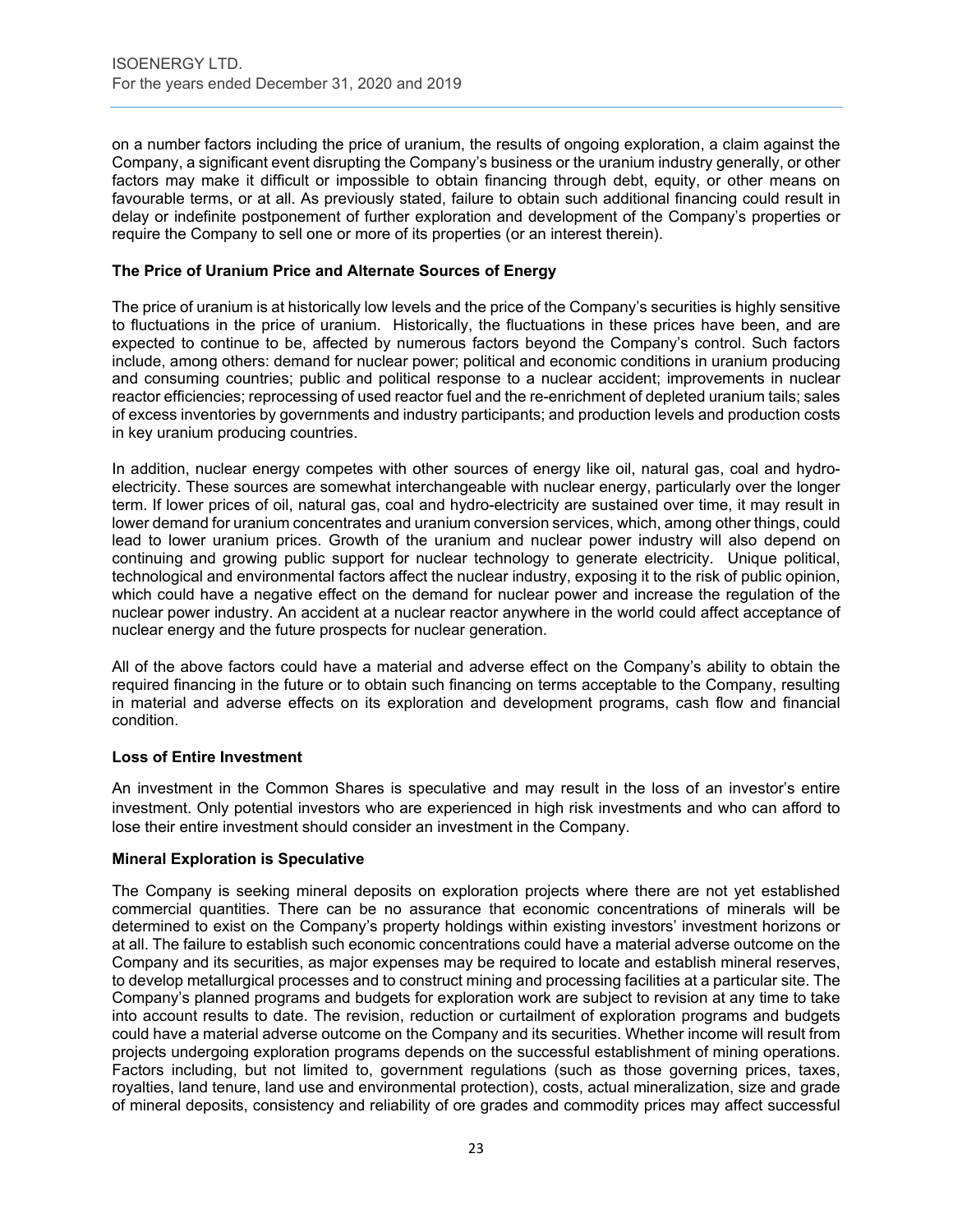project development. Few properties that are explored are ultimately developed into producing mines.

# **Additional Exploration Risks**

The risks and uncertainties inherent in exploration activities include but are not limited to: general economic, market and business conditions, the regulatory process and actions, failure to obtain necessary permits and approvals, technical issues, new legislation, competitive and general economic factors and conditions, the uncertainties resulting from potential delays or changes in plans, the occurrence of unexpected events and management's capacity to execute and implement its future plans. Discovery of mineral deposits is also dependent upon several factors, not the least of which are the technical skills of the exploration personnel involved and the capital required for the programs. The cost of conducting exploration programs may be substantial and the likelihood of success is difficult to assess. There is no assurance that the Company's mineral exploration activities will result in any discoveries of any bodies of commercial ore. There is also no assurance that even if commercial quantities of ore are discovered that it will be developed and brought into commercial production. The commercial viability of a mineral deposit once discovered is also dependent upon several factors, most of which are beyond the control of the Company and may result in the Company not receiving adequate return on investment capital.

#### **No Known Mineral Resources or Reserves**

There are no known bodies of commercial minerals on the Company's mineral exploration properties. The exploration programs undertaken and proposed constitute an exploratory search for mineral resources and mineral reserves or programs to qualify identified mineralization as mineral reserves. There is no assurance that the Company will be successful in its search for mineral resources and mineral reserves.

These are not the only risks and uncertainties that IsoEnergy faces. Additional risks and uncertainties not presently known to the Company or that the Company currently considers immaterial may also impair its business operations. These risk factors could materially affect the Company's future operating results and could cause actual events to differ materially from those described in forward-looking statements relating to the Company.

# **SEGMENT INFORMATION**

The Company operates in one reportable segment, being the acquisition, exploration and development of uranium properties. All of the Company's non-current assets are located in Canada.

# **ADDITIONAL DISCLOSURE FOR VENTURE ISSUERS WITHOUT SIGNIFICANT REVENUE**

Additional disclosure concerning IsoEnergy 's general and administrative expenses and exploration and evaluation expenses and assets is set forth above under "*Results of Operations*" and in the Company's statement of loss and comprehensive loss contained in its Annual Financial Statements for the years ended December 31, 2020 and 2019, which is available on IsoEnergy 's website or on its profile at [www.sedar.com.](http://www.sedar.com/)

#### **NOTE REGARDING FORWARD-LOOKING INFORMATION**

*This MD&A contains "forward-looking statements" (also referred to as "forward-looking information") within the meaning of applicable Canadian securities legislation. All statements, other than statements of historical*  facts, included in this MD&A that address activities, events or developments that IsoEnergy expects or anticipates will or may occur in the future, including, without limitation, statements about the future *exploration activities; sources, and proposed uses, of funds; capital and operating cost estimates, including*